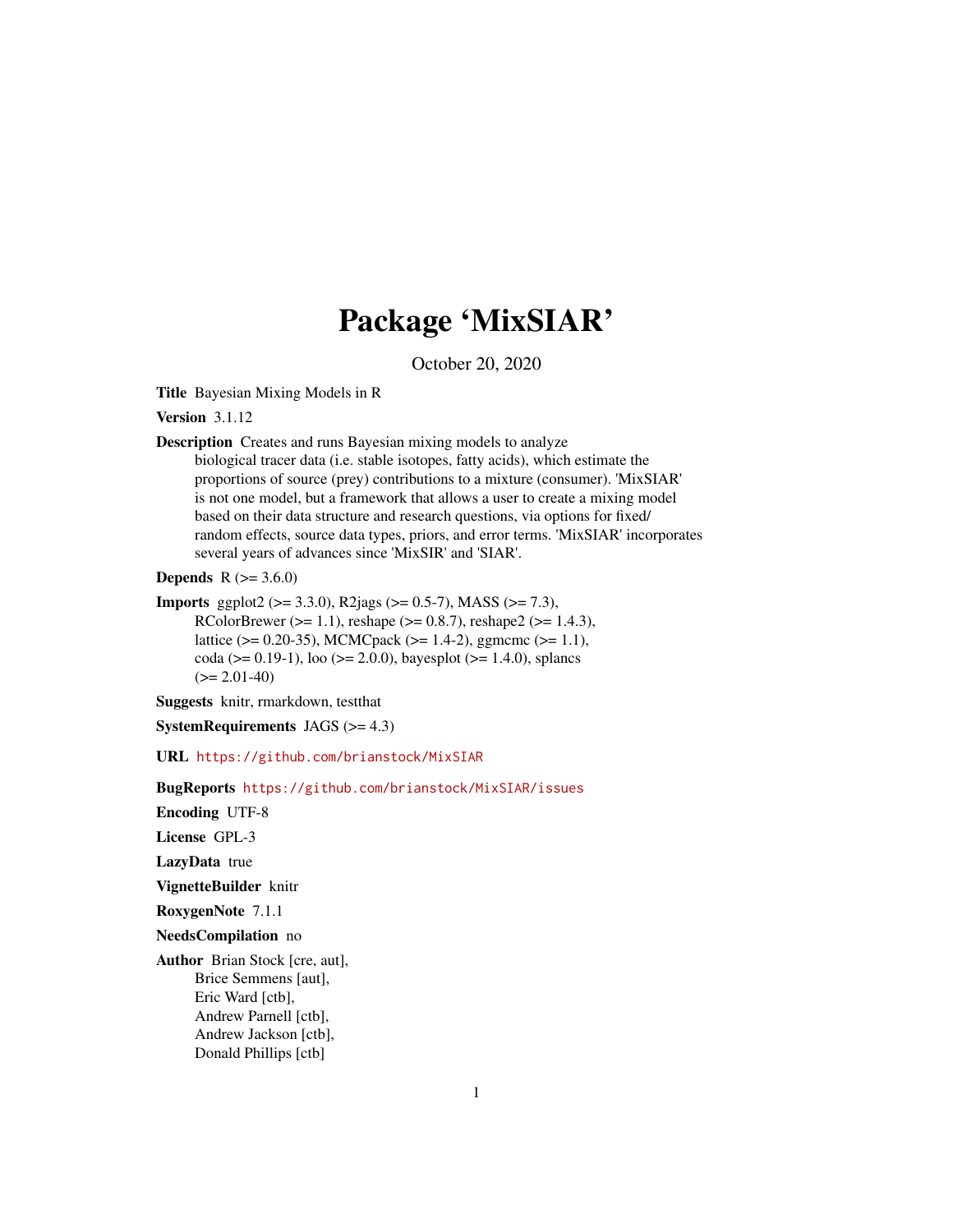<span id="page-1-0"></span>Maintainer Brian Stock <bstock09@gmail.com>

Repository CRAN

Date/Publication 2020-10-20 07:00:44 UTC

# R topics documented:

| Index | 23 |
|-------|----|

calc\_area *Calculate the normalized surface area of the source convex hull*

# Description

calc\_area() calculates the normalized surface area of the SOURCE + TDF convex hull, only if there are exactly 2 biotracers.

#### Usage

calc\_area(source, mix, discr)

| source | output from load_source_data |
|--------|------------------------------|
| mix    | output from load_mix_data    |
| discr  | output from load_discr_data  |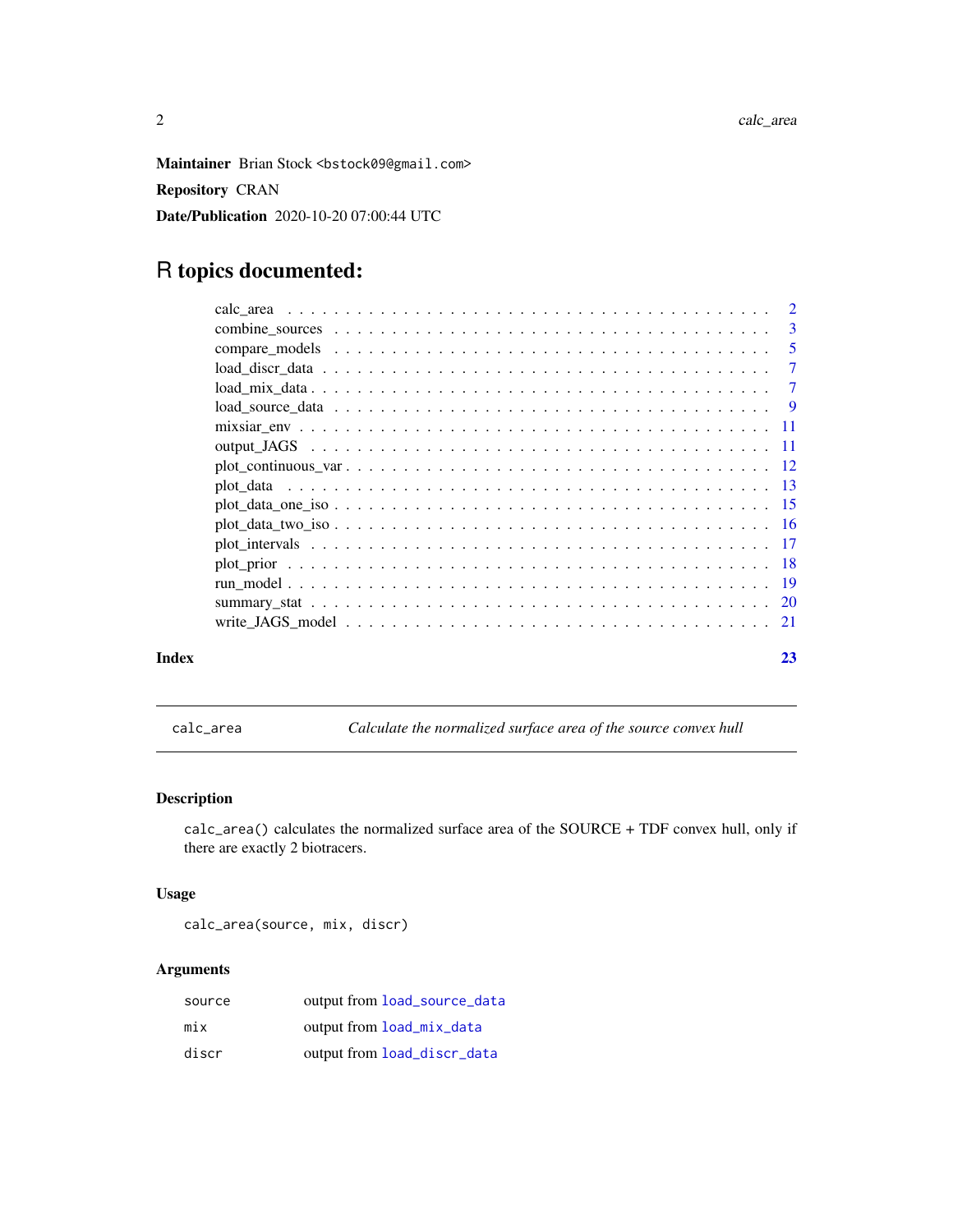#### <span id="page-2-0"></span>Details

Important detail is that, unlike in Brett (2014), calc\_area uses the combined SOURCE +  $TDF$ variance to normalize the surface area:

$$
\sqrt{\sigma_s^2ource + \sigma_d^2iscr}
$$

This is the variance used in fitting the mixing model.

calc\_area() relies on the splancs::areapl() function from the splancs package. If splancs is not installed, a WARNING message will appear.

#### Value

If source\$by\_factor = FALSE, calc\_area returns a scalar, the normalized surface area of the SOURCE + TDF convex hull

If source\$by\_factor = TRUE, calc\_area returns a vector, where the entries are the normalized surface areas of the convex hull of each source factor level (e.g. source data by 3 Regions, returns a 3-vector of the areas of the Region 1 convex hull, Region 2 convex hull, etc.)

# See Also

Brett (2014): [https://www.researchgate.net/profile/Michael\\_Brett/publication/269873](https://www.researchgate.net/profile/Michael_Brett/publication/269873625_Resource_polygon_geometry_predicts_Bayesian_stable_isotope_mixing_model_bias/links/549884090cf2519f5a1de635.pdf)625\_ [Resource\\_polygon\\_geometry\\_predicts\\_Bayesian\\_stable\\_isotope\\_mixing\\_model\\_bias/lin](https://www.researchgate.net/profile/Michael_Brett/publication/269873625_Resource_polygon_geometry_predicts_Bayesian_stable_isotope_mixing_model_bias/links/549884090cf2519f5a1de635.pdf)ks/ [549884090cf2519f5a1de635.pdf](https://www.researchgate.net/profile/Michael_Brett/publication/269873625_Resource_polygon_geometry_predicts_Bayesian_stable_isotope_mixing_model_bias/links/549884090cf2519f5a1de635.pdf)

<span id="page-2-1"></span>combine\_sources *Combine sources from a finished MixSIAR model (*a posteriori*)*

#### Description

combine\_sources aggregates the proportions from multiple sources. Proportions are summed across posterior draws, since the source proportions are correlated.

#### Usage

```
combine_sources(jags.1, mix, source, alpha.prior = 1, groups)
```

| jags.1      | rjags model object, output from run_model                                                        |
|-------------|--------------------------------------------------------------------------------------------------|
| mix         | list, output from load_mix_data                                                                  |
| source      | list, output from load_source_data                                                               |
| alpha.prior | vector with length = n.sources, Dirichlet prior on p.global (default = 1, uninfor-<br>mative)    |
| groups      | list, which sources to combine, and what names to give the new combined<br>sources. See example. |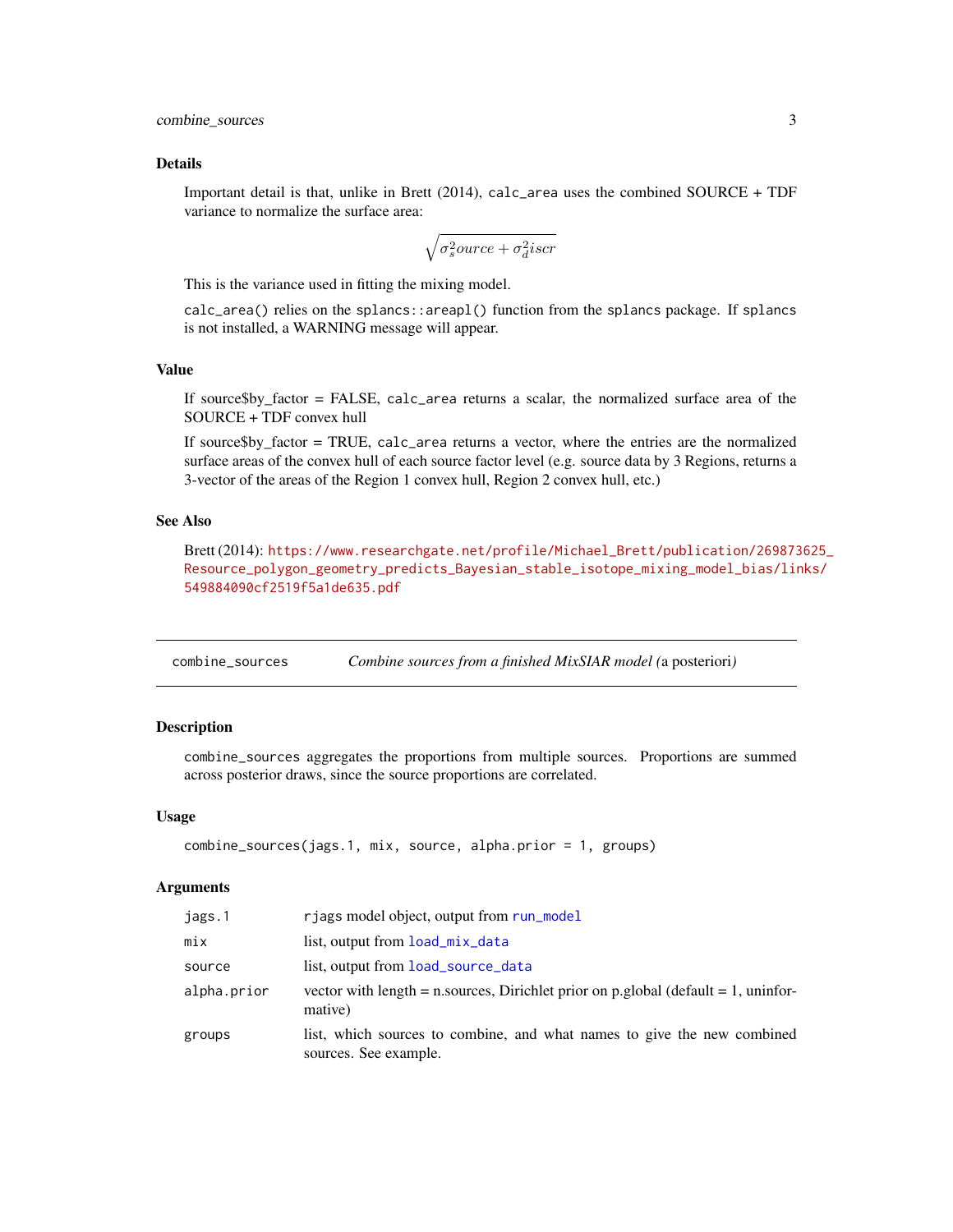# <span id="page-3-0"></span>Details

*Note: Aggregating sources after running the mixing model (a posteriori) effectively changes the prior weighting on the sources.* Aggregating uneven numbers of sources will turn an 'uninformative'/generalist prior into an informative one. Because of this, combine\_sources automatically generates a message describing this effect and a figure showing the original prior, the effective/aggregated prior, and what the 'uninformative'/generalist prior would be if sources were instead grouped before running the mixing model (a priori).

### Value

combined, a list including:

- combined\$post: matrix, posterior draws with new source groupings
- combined\$source.new: list, original source list with modified entries for n.sources and source\_names
- combined\$groups: (input) list, shows original and combined sources
- combined\$jags.1: (input) rjags model object
- combined\$source.old: (input) list of original source data
- combined\$mix: (input) list of original mix data
- combined\$prior.old: (input) prior vector on original sources
- combined\$prior.new: (output) prior vector on combined sources

# See Also

[summary\\_stat](#page-19-1) and [plot\\_intervals](#page-16-1)

#### Examples

```
## Not run:
# first run mantis shrimp example
# combine 6 sources into 2 groups of interest (hard-shelled vs. soft-bodied)
# 'hard' = 'clam' + 'crab' + 'snail' # group 1 = hard-shelled prey
# 'soft' = 'alphworm' + 'brittlestar' + 'fish' # group 2 = soft-bodied prey
combined <- combine_sources(jags.1, mix, source, alpha.prior=alpha,
          groups=list(hard=c("clam","crab","snail"), soft=c("alphworm","brittlestar","fish")))
# get posterior medians for new source groupings
apply(combined$post, 2, median)
summary_stat(combined, meanSD=FALSE, quantiles=c(.025,.5,.975), savetxt=FALSE)
```
## End(Not run)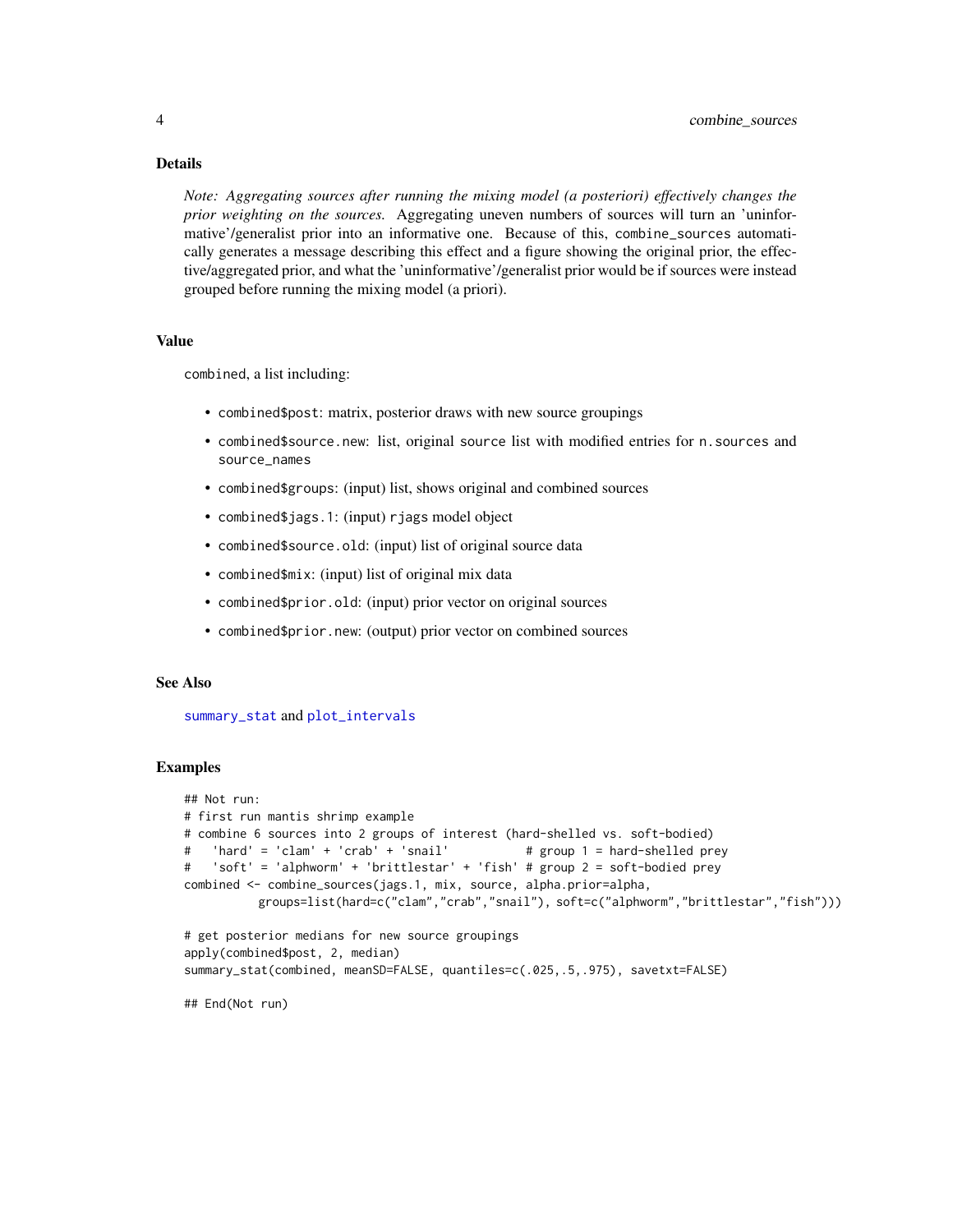<span id="page-4-0"></span>

#### **Description**

compare\_models uses the ['loo' package](https://CRAN.R-project.org/package=loo) to compute LOO (leave-one-out cross-validation) or WAIC (widely applicable information criterion) for 2 of more fit MixSIAR models.

#### Usage

compare\_models(x, loo = TRUE)

#### Arguments

|     | list of two or more rjags model objects (output from run_model function) |
|-----|--------------------------------------------------------------------------|
| loo | TRUE/FALSE: compute LOO if TRUE (preferred), compute WAIC if FALSE       |

#### Details

LOO and WAIC are "methods for estimating pointwise out-of-sample prediction accuracy from a fitted Bayesian model using the log-likelihood evaluated at the posterior simulations of the parameter values". See [Vehtari, Gelman, & Gabry \(2017\).](https://link.springer.com/article/10.1007/s11222-016-9696-4) In brief:

- LOO and WAIC are preferred over AIC or DIC
- LOO is more robust than WAIC
- 'loo' estimates standard errors for the difference in LOO/WAIC between two models
- We can calculate the relative support for each model using LOO/WAIC weights

#### Value

Data frame with the following columns:

- Model: names of x (input list)
- LOOic / WAIC: LOO information criterion or WAIC
- se\_LOOic / se\_WAIC: standard error of LOOic / WAIC
- dLOOic / dWAIC: difference between each model and the model with lowest LOOic/WAIC. Best model has  $dLOOic = 0$ .
- se\_dLOOic / se\_dWAIC: standard error of the difference between each model and the model with lowest LOOic/WAIC
- weight: relative support for each model, calculated as Akaike weights (p.75 Burnham & Anderson 2002). Interpretation: "an estimate of the probability that the model will make the best predictions on new data, conditional on the set of models considered" (McElreath 2015).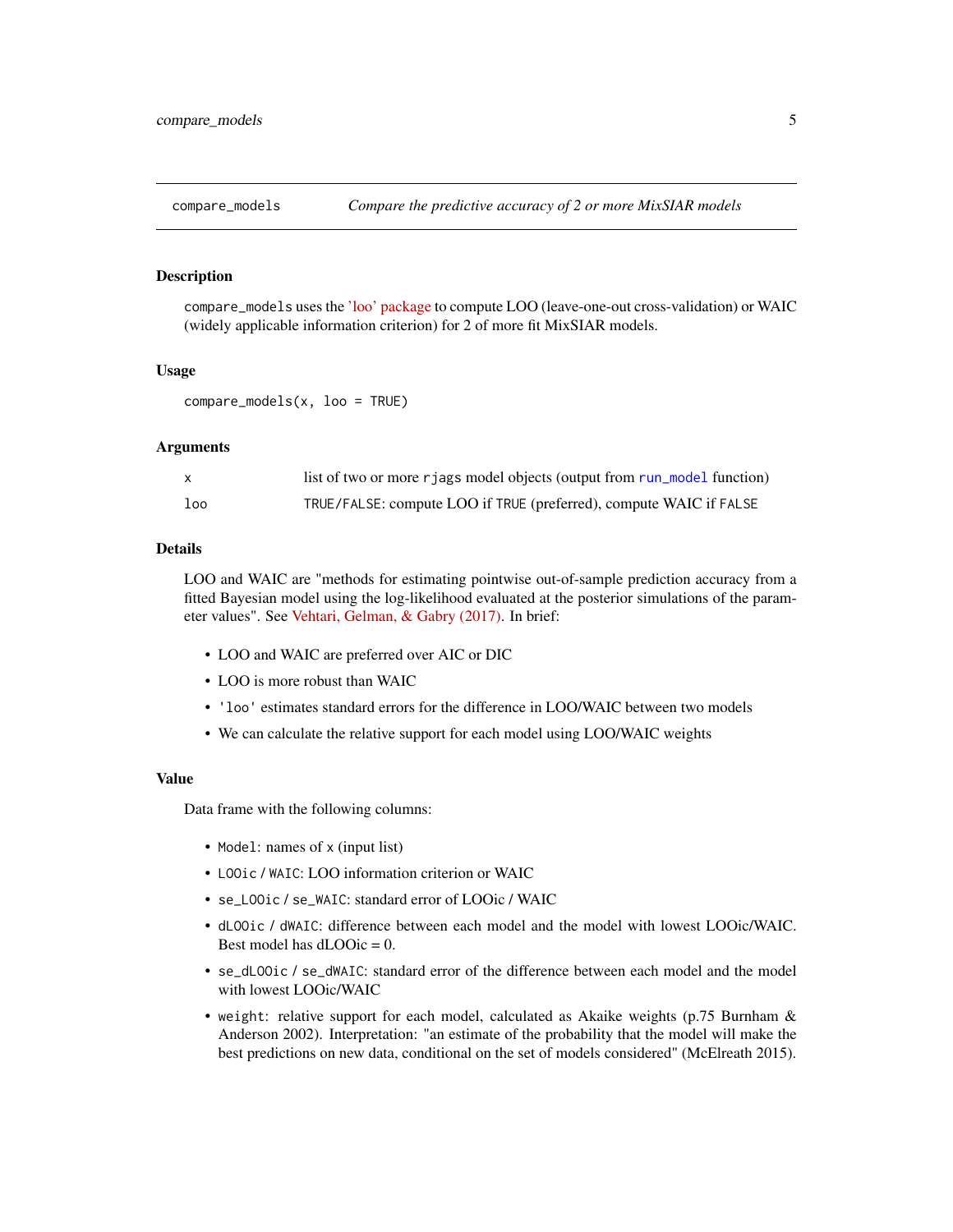#### See Also

['loo' package](https://CRAN.R-project.org/package=loo)

[Vehtari, A, A Gelman, and J Gabry. 2017.](https://link.springer.com/article/10.1007/s11222-016-9696-4) Practical Bayesian model evaluation using leave-one-out cross-validation and WAIC. Statistics and Computing.

Pages 75-88 in [Burnham, KP and DR Anderson. 2002.](https://www.springer.com/us/book/9780387953649) Model selection and multimodel inference: a practical information-theoretic approach. Springer Science & Business Media.

Pages 188-201 in [McElreath, R. 2016.](https://www.routledge.com/Statistical-Rethinking-A-Bayesian-Course-with-Examples-in-R-and-STAN/McElreath/p/book/9780367139919) Statistical rethinking: a Bayesian course with examples in R and Stan. CRC Press.

#### Examples

```
## Not run:
# Model 1 = wolf diet by Region + Pack
mix.1 <- load_mix_data(filename=mix.filename,
                     iso_names=c("d13C","d15N"),
                     factors=c("Region","Pack"),
                     fac_random=c(TRUE,TRUE),
                     fac_nested=c(FALSE,TRUE),
                     cont_effects=NULL)
source.1 <- load_source_data(filename=source.filename, source_factors="Region",
                             conc_dep=FALSE, data_type="means", mix.1)
discr.1 <- load_discr_data(filename=discr.filename, mix.1)
# Run Model 1
jags.1 <- run_model(run="test", mix.1, source.1, discr.1, model_filename,
                    alpha.prior = 1, resid_err=T, process_err=T)
# Model 2 = wolf diet by Region (no Pack)
mix.2 <- load_mix_data(filename=mix.filename,
                     iso_names=c("d13C","d15N"),
                     factors=c("Region"),
                     fac_random=c(TRUE),
                     fac_nested=c(FALSE),
                     cont_effects=NULL)
source.2 <- load_source_data(filename=source.filename, source_factors="Region",
                             conc_dep=FALSE, data_type="means", mix.2)
discr.2 <- load_discr_data(filename=discr.filename, mix.2)
# Run Model 2
jags.2 <- run_model(run="test", mix.2, source.2, discr.2, model_filename,
                    alpha.prior = 1, resid_err=T, process_err=T)
# Compare models 1 and 2 using LOO
compare_models(x=list(jags.1, jags.2), loo=TRUE)
# Compare models 1 and 2 using WAIC
compare_models(x=list(jags.1, jags.2), loo=FALSE)
# Get WAIC for model 1
compare_models(x=list(jags.1), loo=FALSE)
```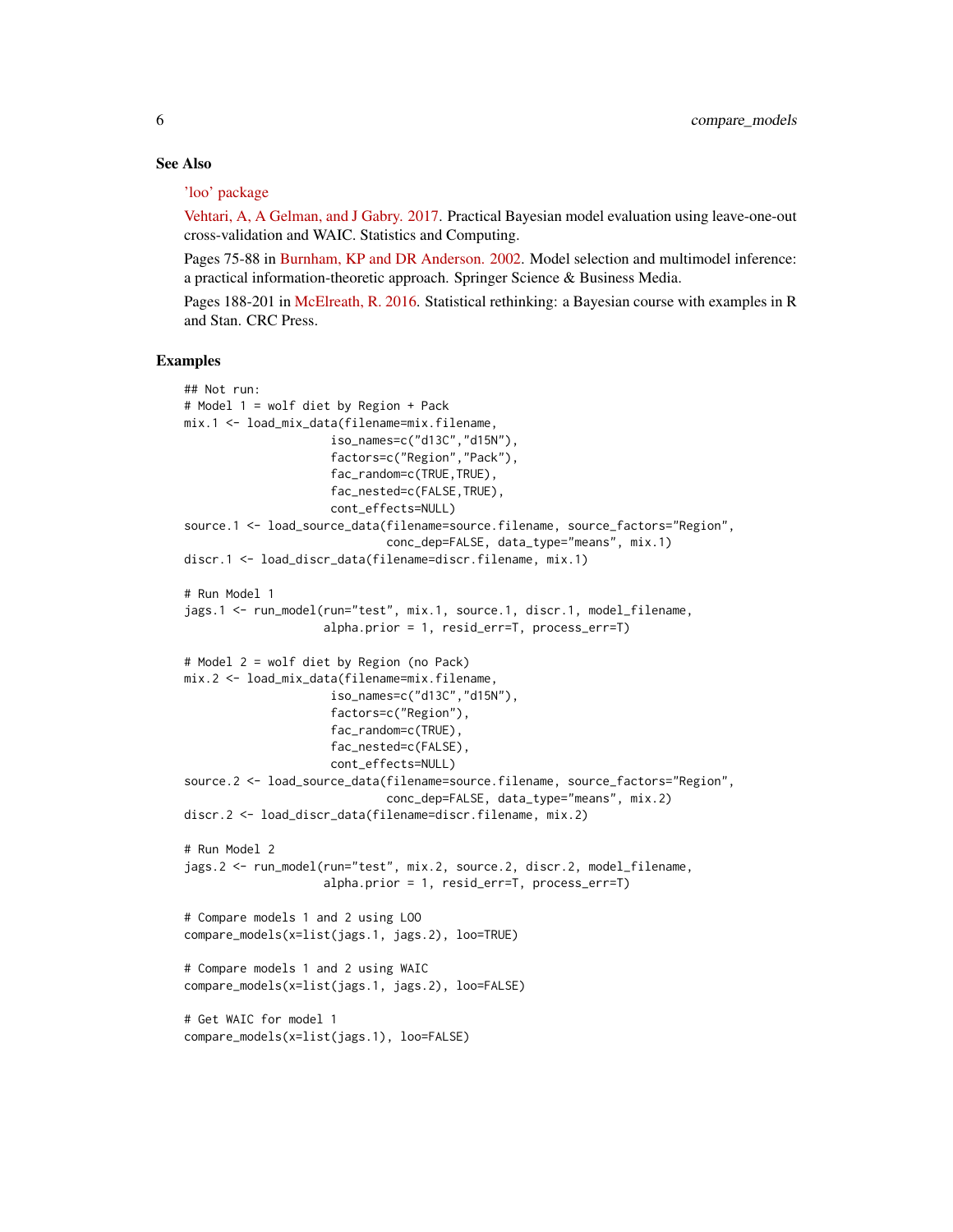# <span id="page-6-0"></span>load\_discr\_data 7

```
# Create named list of rjags objects to get model names in summary
x <- list(jags.1, jags.2)
names(x) <- c("Region + Pack", "Region")
compare_models(x)
## End(Not run)
```
<span id="page-6-2"></span>load\_discr\_data *Load trophic discrimination factor (TDF) data*

# Description

load\_discr\_data loads the trophic discrimination factor (TDF) data. TDF is the amount that a consumer's tissue biotracer values are modified (enriched/depleted) *after* consuming a source. If tracers are conservative, then set  $TDF = 0$  (ex. essential fatty acids, fatty acid profile data, element concentrations).

#### Usage

```
load_discr_data(filename, mix)
```
# Arguments

| filename | csy file with the discrimination data |
|----------|---------------------------------------|
| mix      | output from load_mix_data             |

#### Value

discr, a list including:

- discr\$mu, matrix of discrimination means
- discr\$sig2, matrix of discrimination variances

<span id="page-6-1"></span>load\_mix\_data *Load mixture data*

# Description

load\_mix\_data loads the mixture data file and names the biotracers and any Fixed, Random, or Continuous Effects.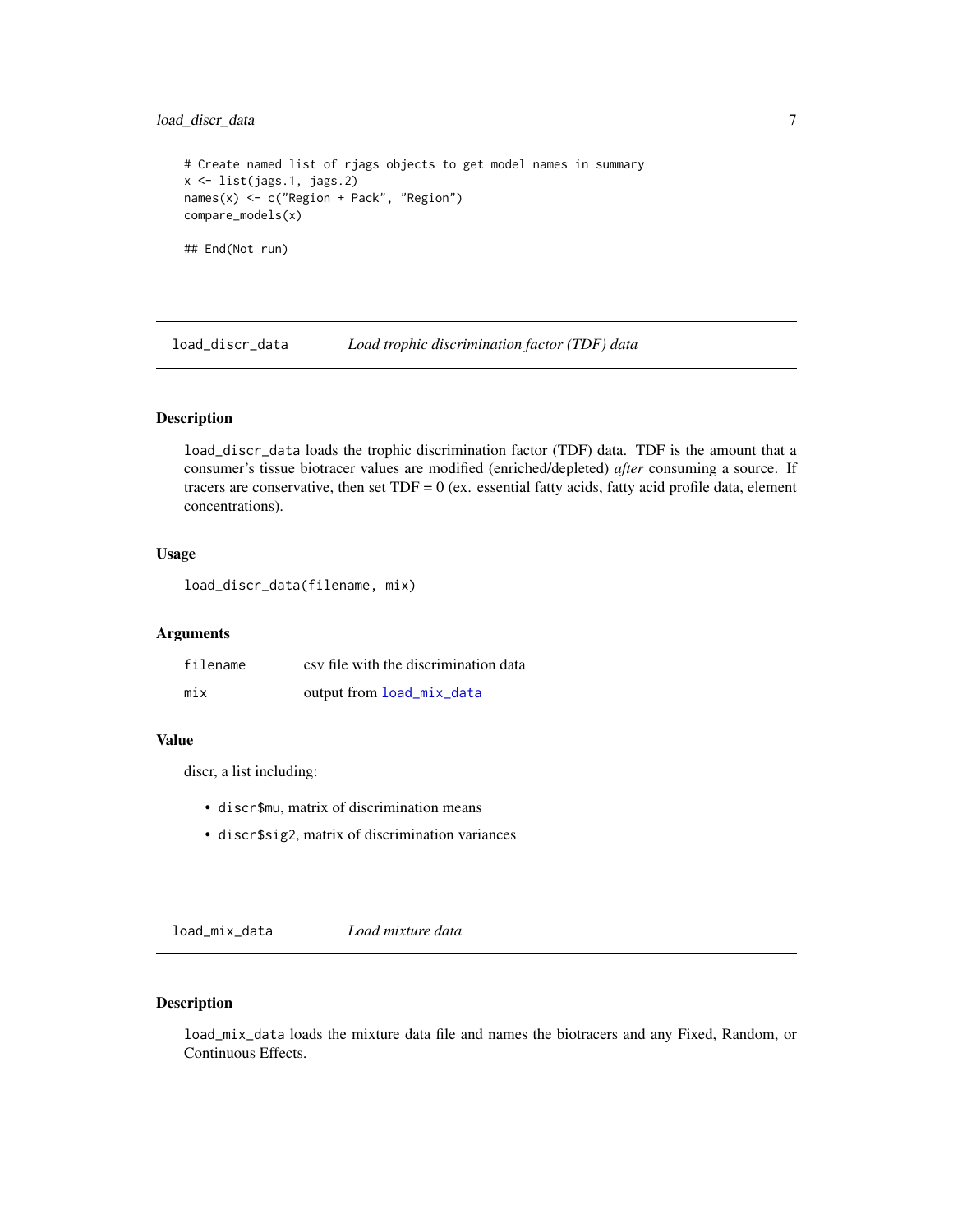#### Usage

```
load_mix_data(
  filename,
  iso_names,
  factors,
  fac_random,
  fac_nested,
  cont_effects
\lambda
```
#### Arguments

| filename     | csy file with the mixture/consumer data                                                                        |
|--------------|----------------------------------------------------------------------------------------------------------------|
| iso_names    | vector of isotope column headings in 'filename'                                                                |
| factors      | vector of random/fixed effect column headings in 'filename'. NULL if no fac-<br>tors.                          |
| fac_random   | vector of TRUE/FALSE, TRUE if factor is random effect, FALSE if fixed effect.<br>NULL if no factors.           |
| fac_nested   | vector of TRUE/FALSE, TRUE if factor is nested within the other. Only applies<br>if 2 factors. NULL otherwise. |
| cont_effects | vector of continuous effect column headings in 'filename'                                                      |

#### Value

mix, a list including:

- mix\$data: dataframe, raw mix/consumer data (all columns in 'filename'),
- mix\$data\_iso: matrix, mix/consumer biotracer/isotope values (those specified in 'iso\_names'),
- mix\$n.iso: integer, number of biotracers/isotopes,
- mix\$n.re: integer, number of random effects,
- mix\$n.ce: integer, number of continuous effects,
- mix\$FAC: list of fixed/random effect values, each of which contains:
	- values: factor, values of the effect for each mix/consumer point
	- levels: numeric vector, total number of values
	- labels: character vector, names for each factor level
	- lookup: numeric vector, if 2 factors and Factor.2 is nested within Factor.1, stores Factor.1 values for each level of Factor.2 (e.g. Wolf Ex has 8 Packs in 3 Regions, and  $mix$FAC[[2]]$$ lookup = c(1,1,1,2,2,2,2,3), the Regions each Pack belongs to).
	- re: T/F, is the factor a Random Effect? (FALSE = Fixed Effect)
	- name: character, name of the factor (e.g. "Region")
- mix\$CE: list of length n.ce, contains the cont\_effects values centered (subtract the mean) and scaled (divide by SD)
- mix\$CE\_orig: list of length n.ce, contains the original (unscaled) cont\_effects values
- mix\$CE\_center: vector of length n.ce, means of each cont\_effects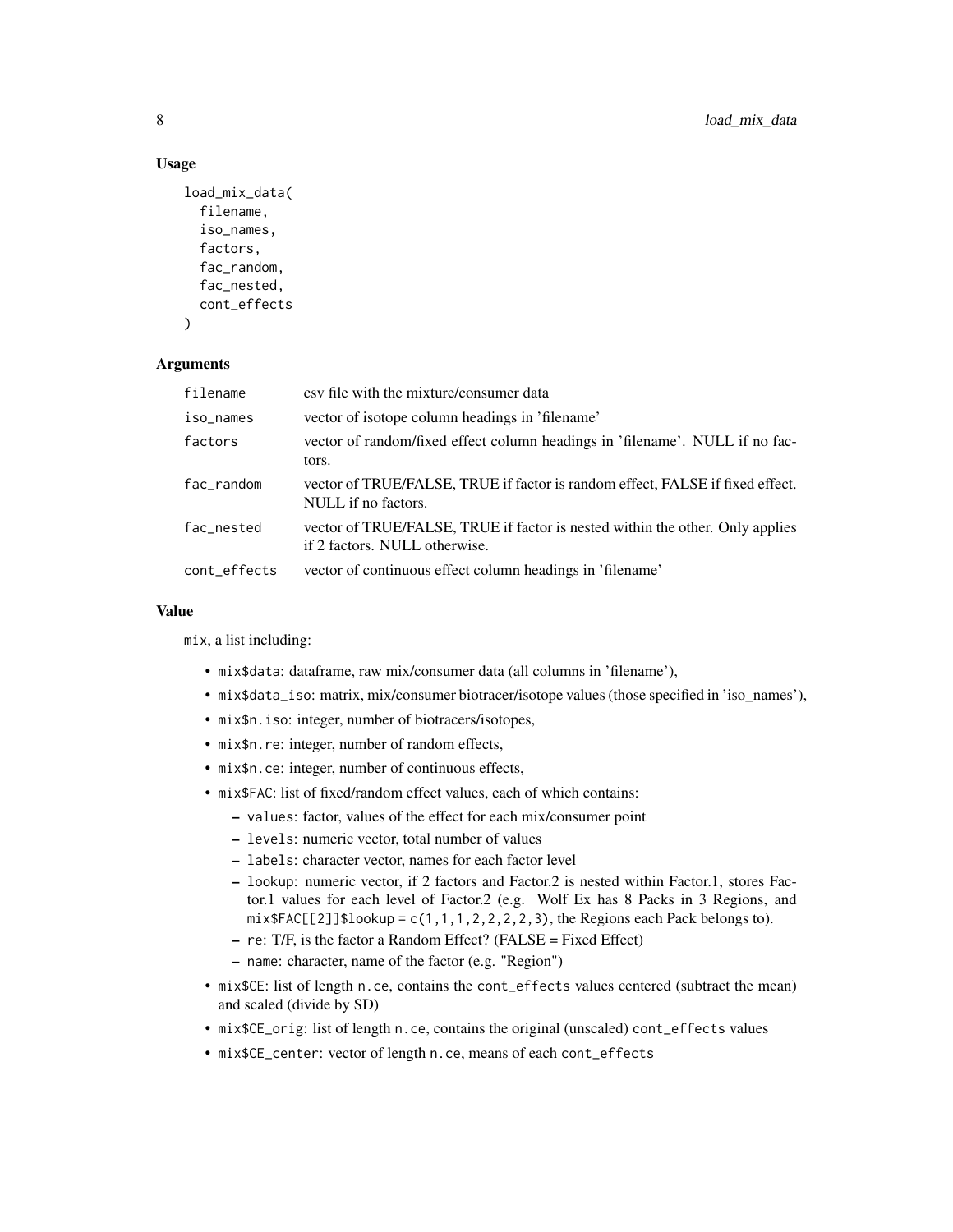- <span id="page-8-0"></span>• mix\$CE\_scale: vector of length n.ce, SD of each cont\_effects
- mix\$cont\_effects: vector of length n.ce, names of each cont\_effects
- mix\$MU\_names: vector of biotracer/iso MEAN column headings to look for in the source and discrimination files (e.g. 'd13C' in iso\_names, 'Meand13C' here)
- mix\$SIG\_names: vector of biotracer/iso SD column headings to look for in the source and discrimination files (e.g. 'd13C' in iso\_names, 'SDd13C' here)
- mix\$iso\_names: vector of isotope column headings in 'filename' (same as input)
- mix\$N: integer, number of mix/consumer data points
- mix\$n.fe: integer, number of Fixed Effects
- mix\$n.effects: integer, number of Fixed Effects + Random Effects
- mix\$factors: vector of length n.effects, names of the Fixed and Random Effects
- mix\$fac\_random: T/F vector of length n.effects indicating which effects are Random (= TRUE) and Fixed (= FALSE)
- mix\$fac\_nested: T/F vector of length n.effects indicating which effects are nested within the other, if any
- mix\$fere: TRUE if there are 2 Fixed Effects or 1 Fixed Effect and 1 Random Effect, FALSE otherwise. Used by write\_JAGS\_model.

If no biotracer/isotope columns are specified, a WARNING prompts the user to select 2, 1, or 0.

If more than 2 Fixed/Random Effects are selected, a WARNING prompts the user to select 2, 1, or 0.

If more than 1 Continuous Effect is selected, a WARNING prompts the user to select 1 or 0.

<span id="page-8-1"></span>load\_source\_data *Load source data*

#### **Description**

load\_source\_data specifies the source data structure (factors, concentration dependence, data type) and loads the source data file. *Sources are sorted alphabetically.*

#### Usage

```
load_source_data(filename, source_factors = NULL, conc_dep, data_type, mix)
```

| filename  | character, csv file with the source data.                                                                                                                                                                               |
|-----------|-------------------------------------------------------------------------------------------------------------------------------------------------------------------------------------------------------------------------|
|           | source_factors character, column heading in 'filename' that matches a Fixed or Random Effect<br>from the mixture data (mix\$factors). Only used if you have source data by a<br>factor (e.g. "Region"), otherwise NULL. |
| conc_dep  | T/F, TRUE indicates you have concentration dependence data in 'filename'.                                                                                                                                               |
| data_type | "raw" or "means". "Raw" source data are repeated source biotracer measure-<br>ments, "means" data are source biotracer values as means, SDs, and sample size.<br>See manual for formatting.                             |
| mix       | list, output from load_mix_data.                                                                                                                                                                                        |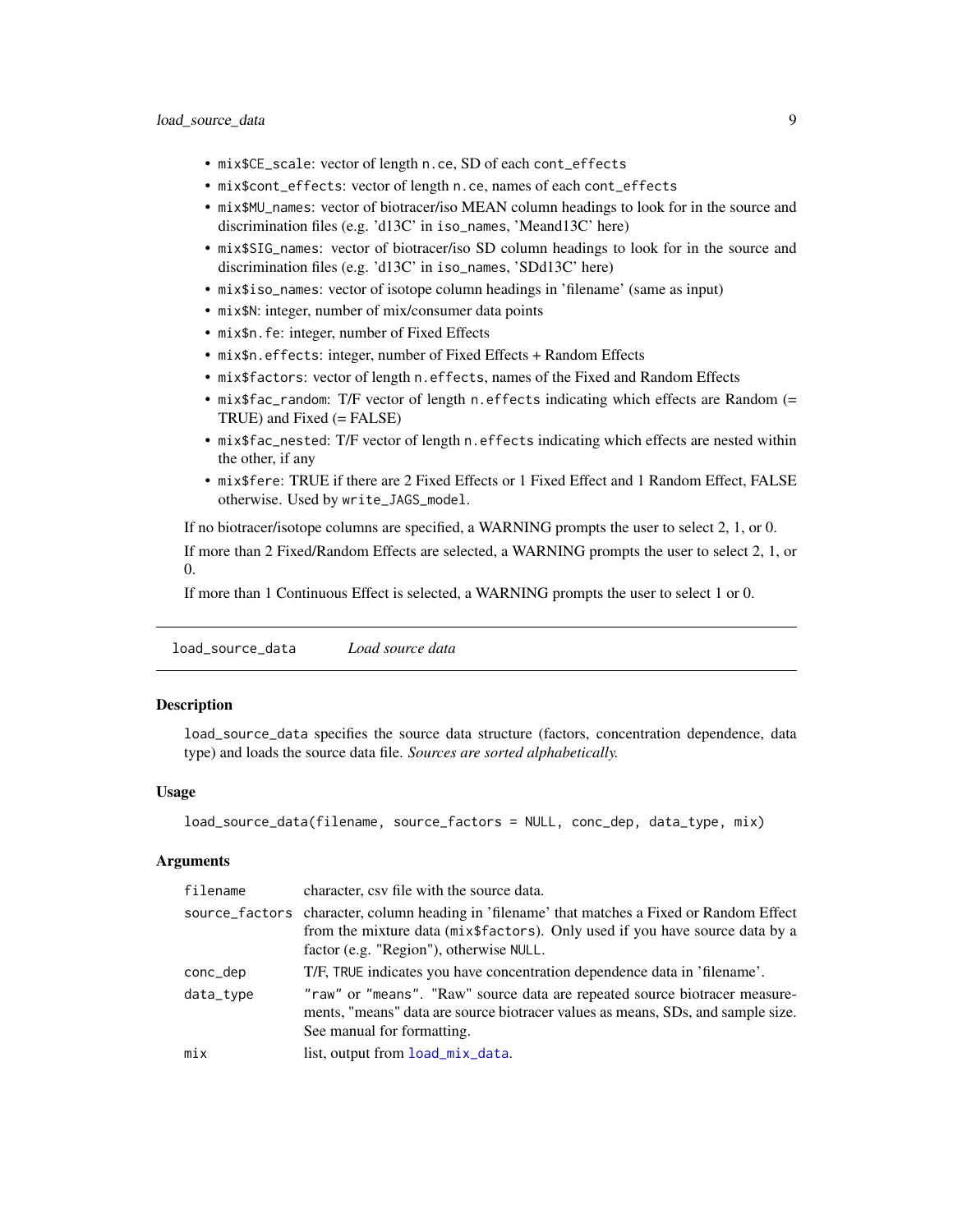# <span id="page-9-0"></span>Details

WARNING messages check for:

- More than one source factor selected
- Source factor not in mixture data
- Source sample sizes missing or entered incorrectly
- Source  $SD = 0$

#### Value

source, a list including:

- source\$n.sources: integer, number of sources
- source\$source\_names: vector, source names/labels
- source\$S\_MU: matrix, source means used for plotting NOT passed to JAGS. If sources are by factor, then the third column of S\_MU will be the factor values (e.g. for 4 sources and 3 Regions: 1 2 3 1 2 3 1 2 3 1 2 3)
- source\$S\_SIG: matrix, source SDs used for plotting NOT passed to JAGS. Same structure as S\_MU.
- source\$S\_factor1: factor or NULL, factor values if sources are by factor.
- source\$S\_factor\_levels: scalar or NULL, number of S\_factor1 levels if sources are by factor.
- source\$conc: matrix or NULL, concentration dependence values for each isotope
- source\$MU\_array: array of source means, dim(src,iso,f1) or dim(src,iso) if data\_type="means", NULL if data\_type="raw".
- source\$SIG2\_array: array of source variances, dim(src,iso,f1) or dim(src,iso) if data\_type="means", NULL if data\_type="raw".
- source\$n\_array: vector/matrix of source sample sizes, dim(src,f1) or dim(src) if data\_type="means", NULL if data\_type="raw".
- source\$SOURCE\_array: array of source data, dim(src,iso,f1,replicate) or dim(src,iso,replicate) if data\_type="raw", NULL if data\_type="means".
- source\$n.rep: vector/matrix of source sample sizes, dim(src,f1) or dim(src) if data\_type="raw", NULL if data\_type="means".
- source\$by\_factor: NA or factor number, are the source data by a Fixed or Random Effect?
- source\$data\_type: "raw" or "means", same as input.
- source\$conc\_dep: T/F, same as input.

# See Also

[load\\_mix\\_data](#page-6-1) and [load\\_discr\\_data](#page-6-2)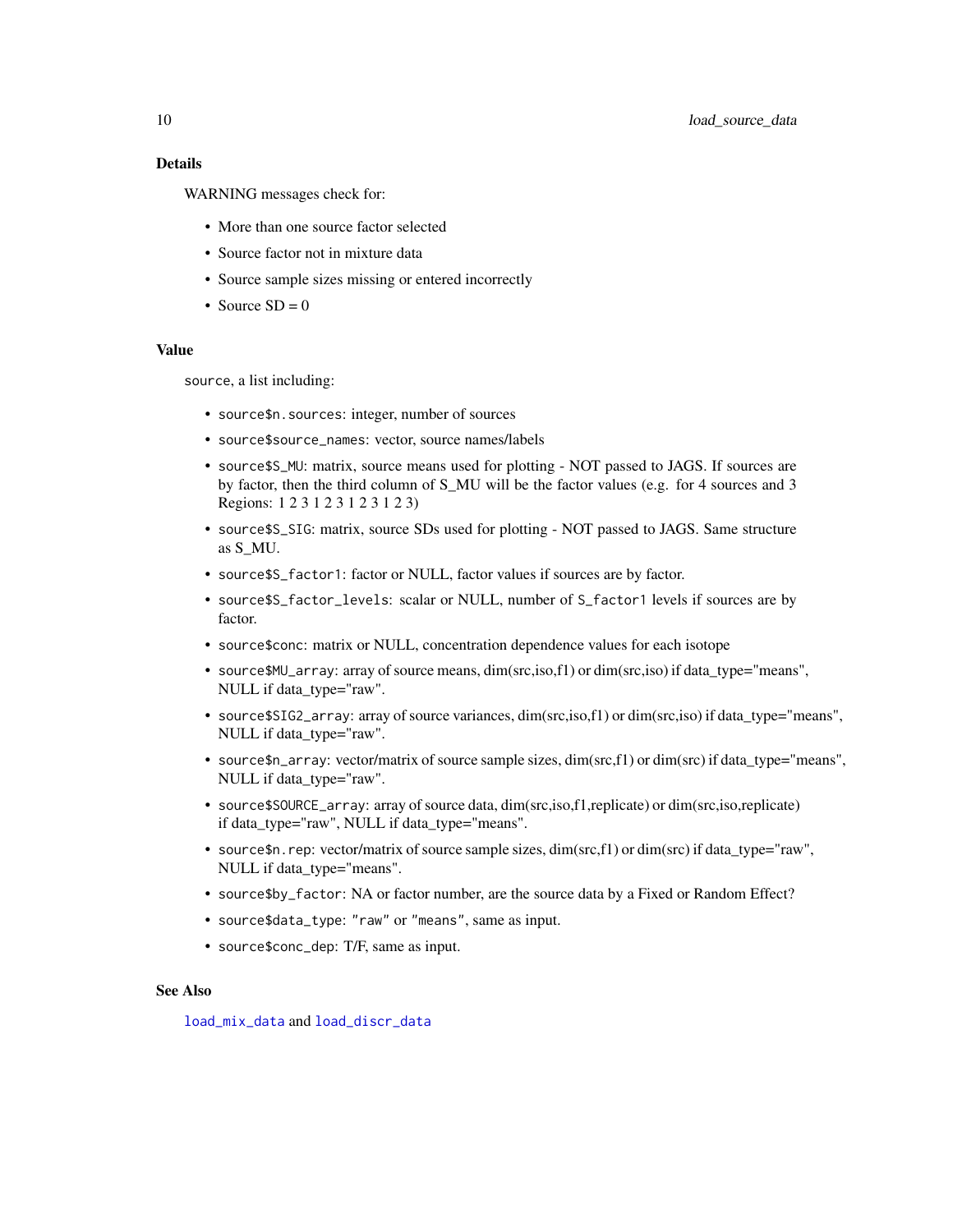<span id="page-10-0"></span>mixsiar\_env *mixsiar*

#### Description

Added only to pass R CMD check with 0 NOTEs

<span id="page-10-1"></span>output\_JAGS *Process mixing model output from JAGS*

# Description

output\_JAGS processes the mixing model output, prints and saves (in the working directory):

- diagnostics
- summary statistics
- posterior density plots
- pairs plot
- trace/XY plots

#### Usage

```
output_JAGS(
  jags.1,
 mix,
  source,
 output_options = list(summary_save = TRUE, summary_name = "summary_statistics",
  sup_post = FALSE, plot_post_save_pdf = TRUE, plot_post_name = "posterior_density",
  sup_pairs = FALSE, plot_pairs_save_pdf = TRUE, plot_pairs_name = "pairs_plot", sup_xy
  = TRUE, plot_xy_save_pdf = FALSE, plot_xy_name = "xy_plot", gelman = TRUE, heidel =
  FALSE, geweke = TRUE, diag_save = TRUE, diag_name = "diagnostics", indiv_effect =
  FALSE, plot_post_save_png = FALSE, plot_pairs_save_png = FALSE, plot_xy_save_png =
    FALSE, diag_save_ggmcmc = TRUE)
\mathcal{L}
```
#### Arguments

| jags.1 | riags model object, output from run_model function           |
|--------|--------------------------------------------------------------|
| mix    | output from load_mix_data                                    |
| source | output from load_source_data                                 |
|        | output_options list containing options for plots and saving: |
|        |                                                              |

• summary\_save: Save the summary statistics as a txt file? Default = TRUE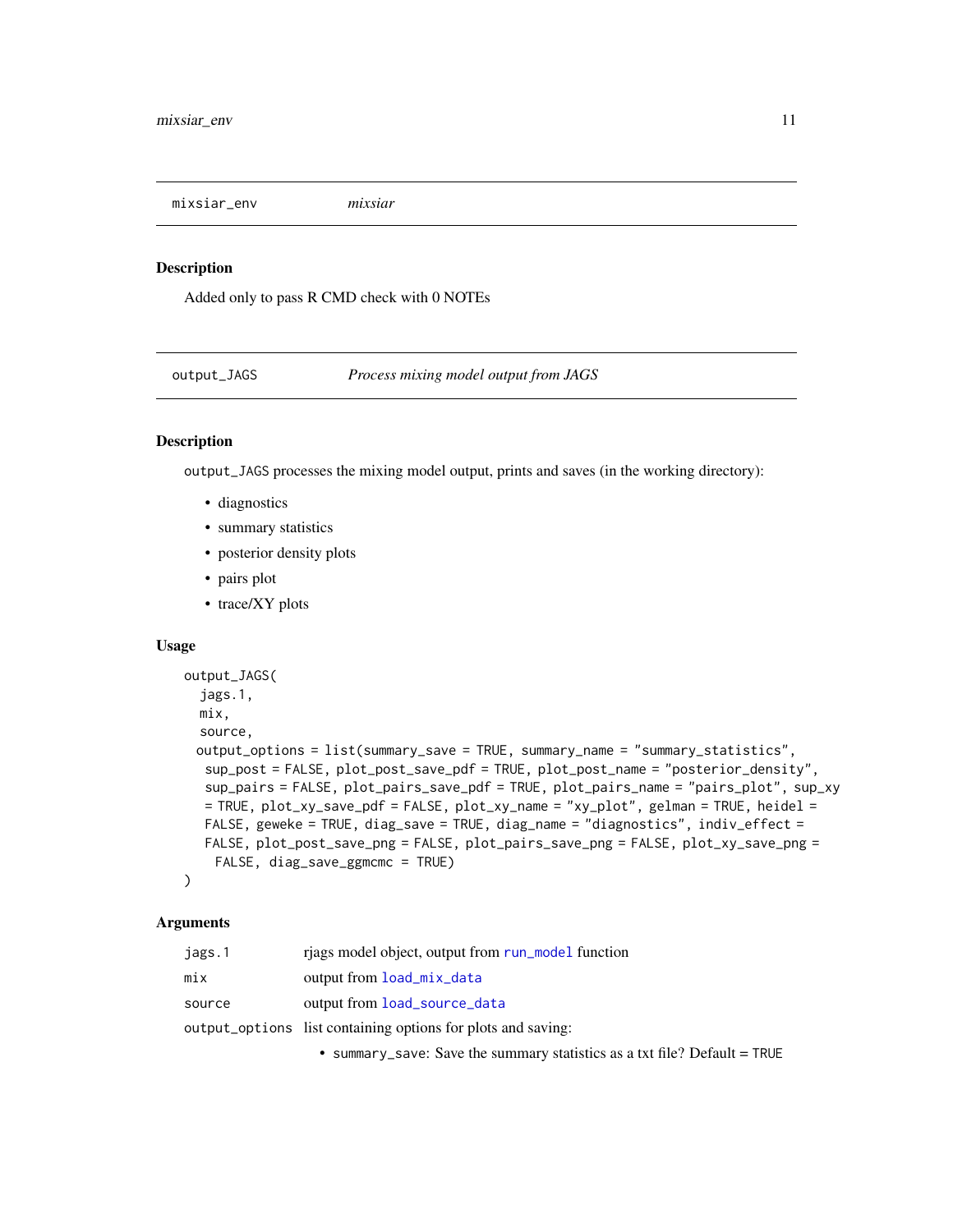- <span id="page-11-0"></span>• summary\_name: Summary statistics file name (.txt will be appended). Default = "summary\_statistics"
- sup\_post: Suppress posterior density plot output in R? Default = FALSE
- plot\_post\_save\_pdf: Save posterior density plots as pdfs? Default = TRUE
- plot\_post\_name: Posterior plot file name(s) (.pdf/.png will be appended) Default = "posterior\_density"
- sup\_pairs: Suppress pairs plot output in  $\mathbb{R}$ ? Default = FALSE
- plot\_pairs\_save\_pdf: Save pairs plot as pdf? Default = TRUE
- plot\_pairs\_name: Pairs plot file name (.pdf/.png will be appended) Default = "pairs\_plot"
- sup\_xy: Suppress  $xy$ /trace plot output in R? Default = TRUE
- plot\_xy\_save\_pdf: Save xy/trace plot as pdf? Default = FALSE
- plot\_xy\_name: XY/trace plot file name (.pdf/.png will be appended) De $fault = "xy.plot"$
- gelman: Calculate Gelman-Rubin diagnostic test? Default = TRUE
- heidel: Calculate Heidelberg-Welch diagnostic test? Default = FALSE
- geweke: Calculate Geweke diagnostic test? Default = TRUE
- diag\_save: Save the diagnostics as a .txt file? Default = TRUE
- diag\_name: Diagnostics file name (.txt will be appended) Default = "diagnostics"
- indiv\_effect: artifact, set to FALSE
- plot\_post\_save\_png: Save posterior density plots as pngs? Default = FALSE
- plot\_pairs\_save\_png: Save pairs plot as png? Default = FALSE
- plot\_xy\_save\_png: Save xy/trace plot as png? Default = FALSE
- diag\_save\_ggmcmc: Save ggmcmc diagnostics as pdf? Default = TRUE

#### Value

p.both – only if 2 fixed effects OR 1 fixed + 1 random, otherwise NULL).

p.both holds the MCMC chains for the estimated proportions at the different factor levels. Dimensions = [n.draws, f1.levels, f2.levels, n.sources].

Calculated by combining the ilr offsets from global intercept: ilr.both[,f1,f2,src] = ilr.global[,src] + ilr.fac1[,f1,src] + ilr.fac2[,f2,src] And then transforming from ilr- to proportion-space.

plot\_continuous\_var *Plot proportions by a continuous covariate*

#### Description

plot\_continuous\_var creates a plot of how the mixture proportions change according to a continuous covariate, as well as plots of the mixture proportions for the individuals with minimum, median, and maximum covariate values. Called by [output\\_JAGS](#page-10-1) if any continuous effects are in the model.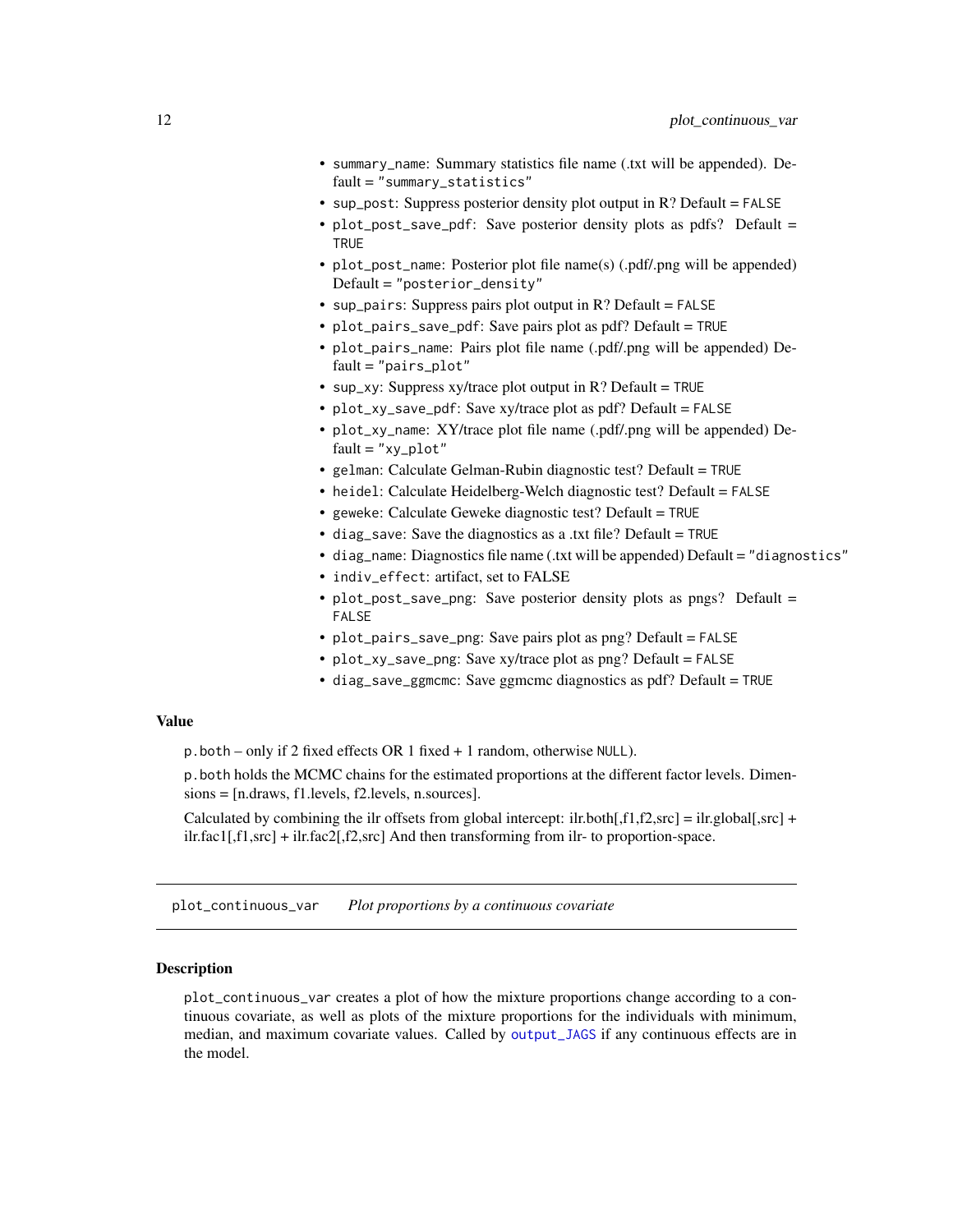<span id="page-12-0"></span>plot\_data 13

#### Usage

```
plot_continuous_var(
  jags.1,
  mix,
  source,
  output_options,
  alphaCI = 0.05,
  exclude_sources_below = 0.1
)
```
# **Arguments**

| output from run_model                                                                                                           |
|---------------------------------------------------------------------------------------------------------------------------------|
| output from load_mix_data                                                                                                       |
| output from load_source_data                                                                                                    |
| output_options list containing options for plots and saving, passed from output_JAGS                                            |
| alpha level for credible intervals (default = $0.05$ , 95% CI)                                                                  |
| exclude_sources_below                                                                                                           |
| don't plot sources with median proportion below this level for entire range of<br>continuous effect variable (default = $0.1$ ) |
|                                                                                                                                 |

# Details

MixSIAR fits a continuous covariate as a linear regression in ILR/transform-space. Two terms are fit for the proportion of each source: an intercept and a slope. The plotted line uses the posterior median estimates of the intercept and slope, and the lines are curved because of the ILR-transform back into proportion-space. The 95% credible intervals are shaded.

If the model contains both a continuous AND a categorical (factor) covariate, MixSIAR fits a different intercept term for each factor level and all levels share the same slope term.

#### See Also

Francis et al. 2011

<span id="page-12-1"></span>

plot\_data *Plot biotracer data*

#### **Description**

 $plot_data$  creates plot(s) of the biotracer data and saves the plot(s) to file(s) in the working directory. All 3 required data files must have been loaded by [load\\_mix\\_data](#page-6-1), [load\\_source\\_data](#page-8-1), and [load\\_discr\\_data](#page-6-2). Behavior depends on the number of tracers:

- 1 tracer: calls [plot\\_data\\_one\\_iso](#page-14-1) to create a 1-D plot.
- 2 tracers: calls [plot\\_data\\_two\\_iso](#page-15-1) to create a biplot.
- >2 tracers: calls [plot\\_data\\_two\\_iso](#page-15-1) in a loop to create biplots for each pairwise combination of biotracers.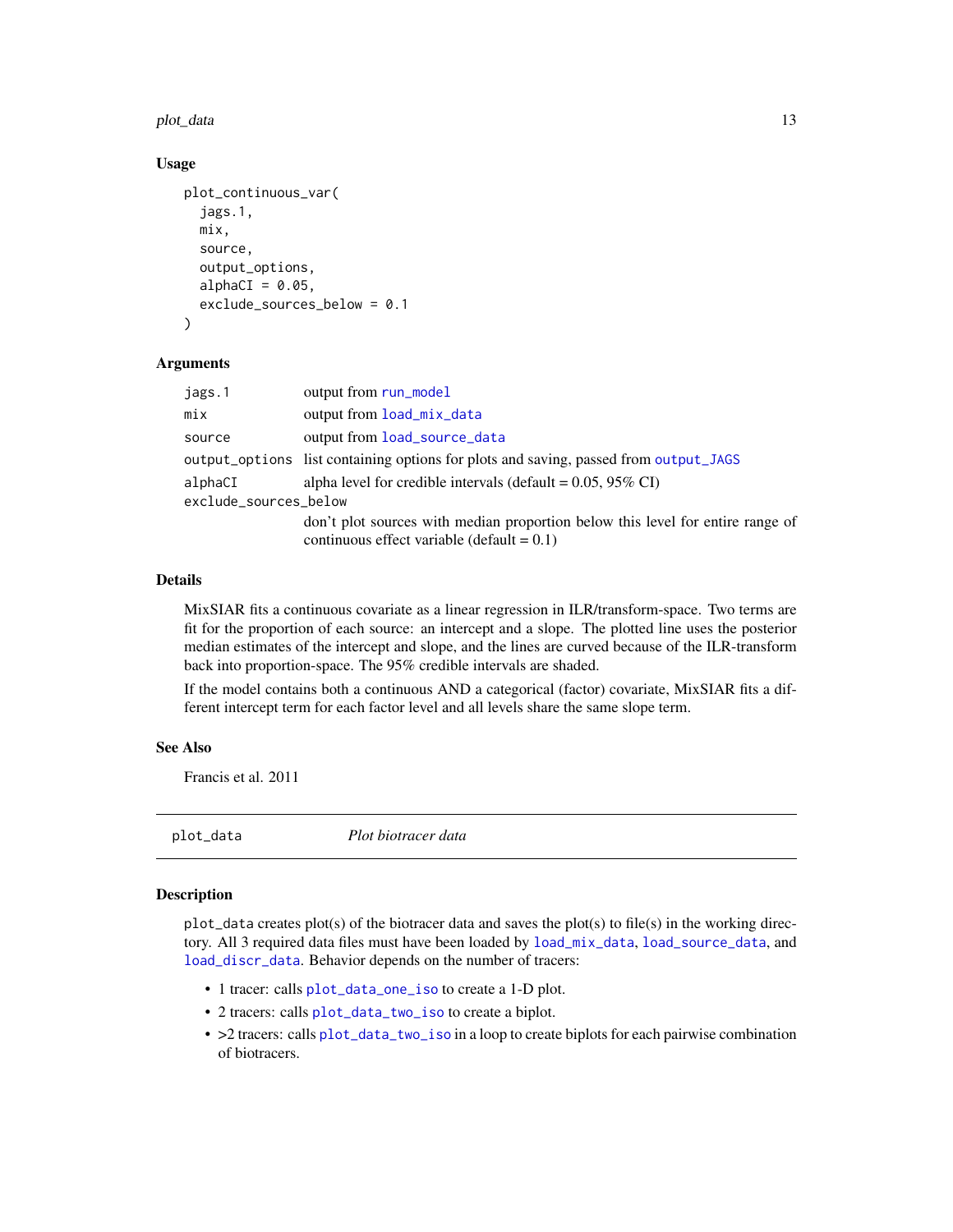# Usage

```
plot_data(
  filename,
 plot_save_pdf,
 plot_save_png,
 mix,
  source,
 discr,
  return_obj = FALSE
\lambda
```
#### Arguments

| filename      | name of the plot file(s) to save (e.g. "isospace_plot")                             |
|---------------|-------------------------------------------------------------------------------------|
| plot_save_pdf | T/F, save the plot(s) as a pdf?                                                     |
| plot_save_png | T/F, save the plot(s) as a png?                                                     |
| mix           | output from load_mix_data                                                           |
| source        | output from load_source_data                                                        |
| discr         | output from load_discr_data                                                         |
| return_obj    | T/F, whether or not to return ggplot object for further modification, defaults to F |

#### Details

An important detail is that plot\_data\_two\_iso and plot\_data\_one\_iso plot the raw mix data and *add the TDF to the source data*, since this is the polygon that the mixing model uses to determine proportions. The plotted source means are:

$$
\mu_{s}ource + \mu_{d}iscr
$$

The source error bars are +/- 1 standard deviation, *calculated as a combination of source and TDF variances:*

$$
\sqrt{\sigma_s^2ource + \sigma_d^2iscr}
$$

plot\_data looks for 'C', 'N', 'S', and 'O' in the biotracer column headers and assumes they are stable isotopes, labeling the axes with, e.g., expression(paste(delta^13, "C (u2030)",sep="")).

# See Also

[plot\\_data\\_two\\_iso](#page-15-1), [plot\\_data\\_one\\_iso](#page-14-1)

<span id="page-13-0"></span>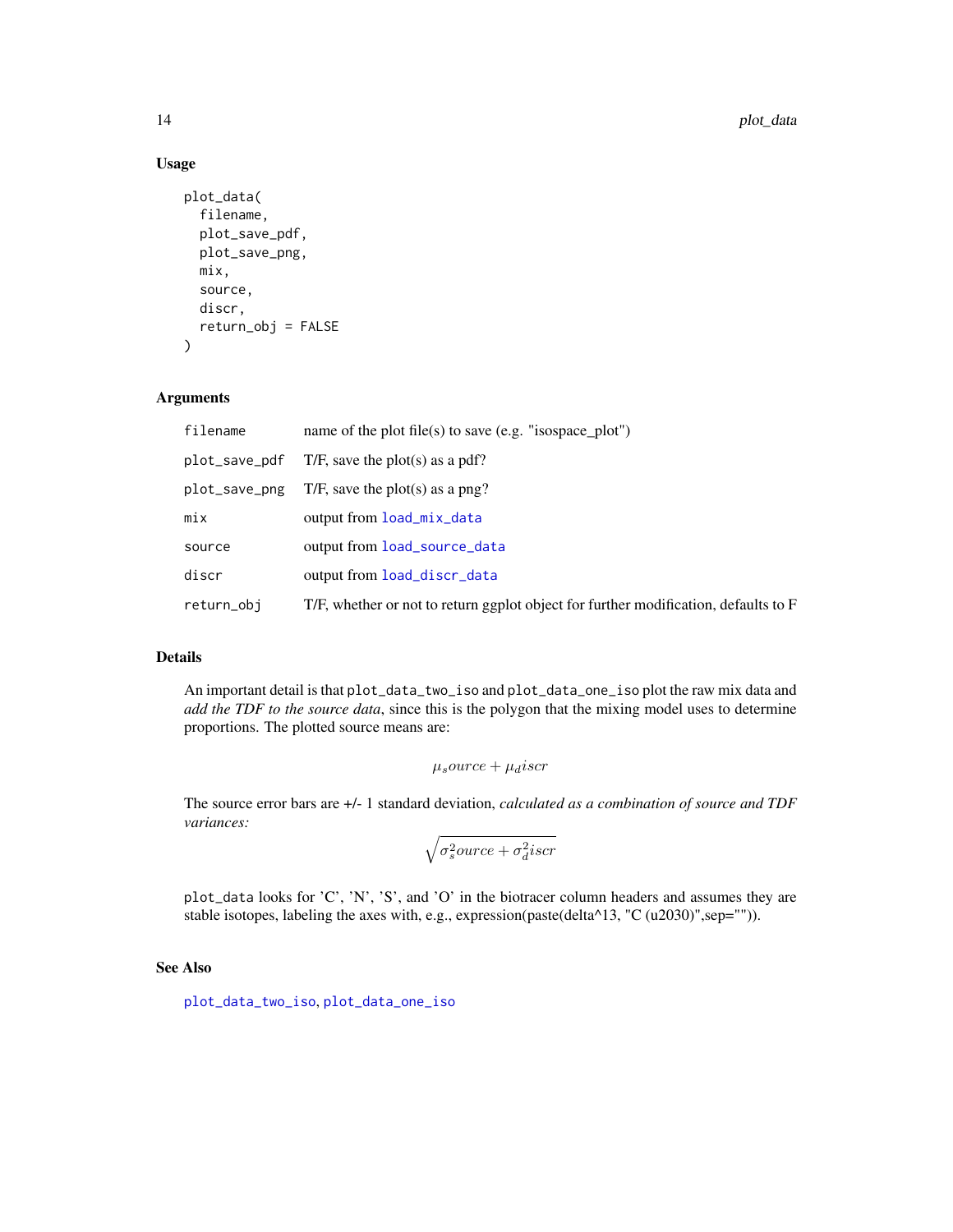<span id="page-14-1"></span><span id="page-14-0"></span>plot\_data\_one\_iso *Plot biotracer data (1-D)*

### Description

plot\_data\_one\_iso creates a 1-D plot of mix and source tracer data and saves the plot to a file in the working directory

#### Usage

```
plot_data_one_iso(
  mix,
  source,
  discr,
  filename,
  plot_save_pdf,
  plot_save_png,
  return_obj = FALSE
\mathcal{L}
```
#### Arguments

| mix           | output from load_mix_data                                                           |
|---------------|-------------------------------------------------------------------------------------|
| source        | output from load_source_data                                                        |
| discr         | output from load_discr_data                                                         |
| filename      | name of the plot file(s) to save (e.g. "isospace_plot")                             |
| plot_save_pdf | T/F, save the plot(s) as a pdf?                                                     |
| plot_save_png | T/F, save the plot(s) as a png?                                                     |
| return_obj    | T/F, whether or not to return ggplot object for further modification, defaults to F |

# Details

An important detail is that plot\_data\_one\_iso plots the raw mix data and *adds the TDF to the source data*, since this is the polygon that the mixing model uses to determine proportions. The plotted source means are:

 $\mu_s$ ource +  $\mu_d$ iscr

The source error bars are +/- 1 standard deviation, *calculated as a combination of source and TDF variances:*

$$
\sqrt{\sigma_s^2ource + \sigma_d^2iscr}
$$

plot\_data\_one\_iso looks for 'C', 'N', 'S', and 'O' in the biotracer column headers and assumes they are stable isotopes, labeling the axes with, e.g., expression(paste(delta^13, "C (u2030)",sep="")).

See Also

[plot\\_data](#page-12-1)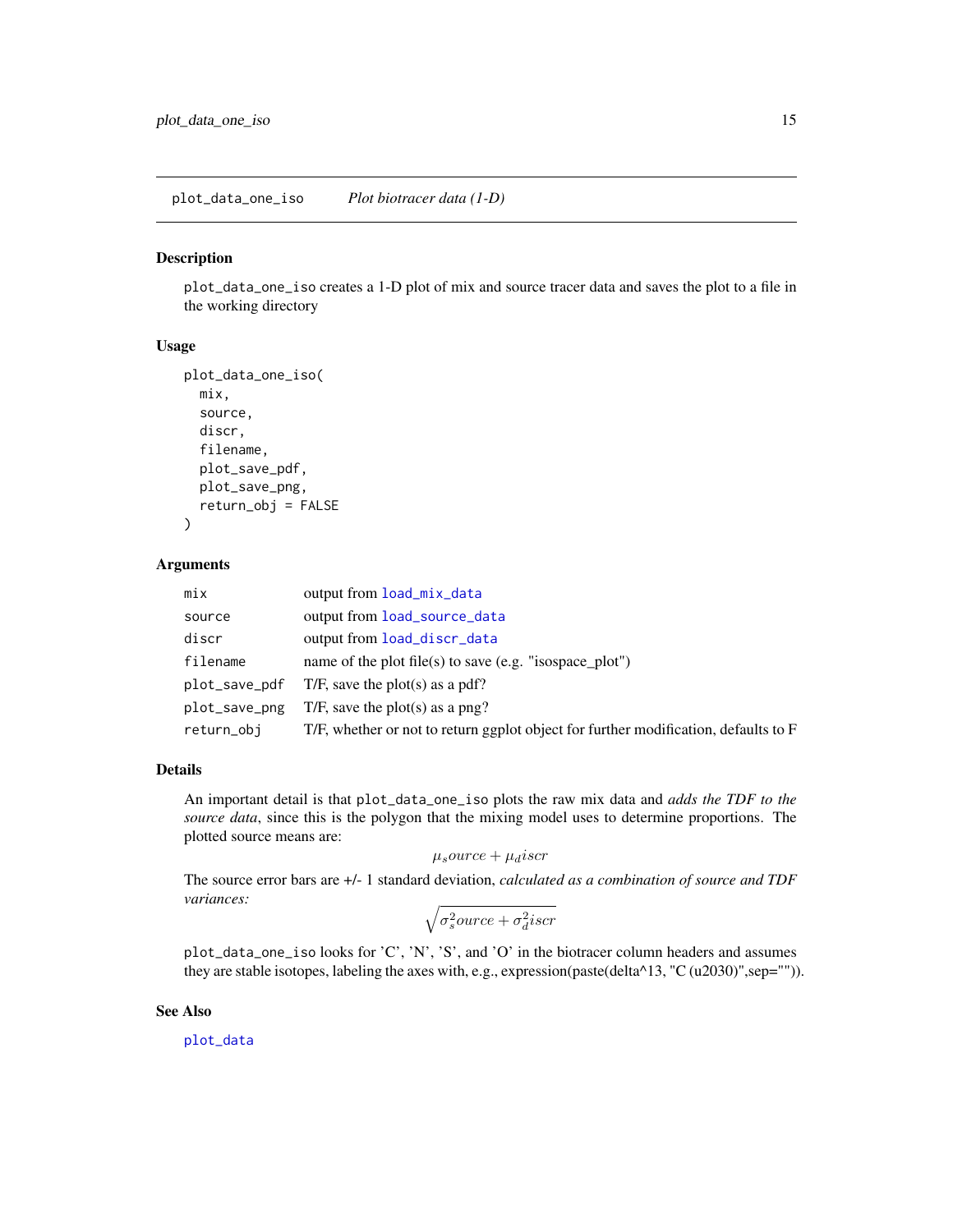# <span id="page-15-1"></span><span id="page-15-0"></span>Description

plot\_data\_two\_iso creates a 2-D plot of mix and source tracer data and saves the plot to a file in the working directory

# Usage

```
plot_data_two_iso(
  isotopes,
  mix,
  source,
  discr,
  filename,
  plot_save_pdf,
  plot_save_png,
  return_obj = FALSE
\mathcal{L}
```
# Arguments

| isotopes      | 2-vector of biotracer indices to plot (e.g. $c(1,2)$ or $c(2,3)$ )                  |
|---------------|-------------------------------------------------------------------------------------|
| mix           | output from load_mix_data                                                           |
| source        | output from load_source_data                                                        |
| discr         | output from load_discr_data                                                         |
| filename      | name of the plot file(s) to save (e.g. "isospace $plot$ ")                          |
| plot_save_pdf | T/F, save the plot(s) as a pdf?                                                     |
| plot_save_png | T/F, save the plot(s) as a png?                                                     |
| return_obj    | T/F, whether or not to return ggplot object for further modification, defaults to F |

#### Details

An important detail is that plot\_data\_two\_iso plots the raw mix data and *adds the TDF to the source data*, since this is the polygon that the mixing model uses to determine proportions. The plotted source means are:

 $\mu_s$ ource +  $\mu_d$ iscr

The source error bars are +/- 1 standard deviation, *calculated as a combination of source and TDF variances:*

$$
\sqrt{\sigma_s^2ource + \sigma_d^2iscr}
$$

plot\_data\_two\_iso looks for 'C', 'N', 'S', and 'O' in the biotracer column headers and assumes they are stable isotopes, labeling the axes with, e.g., expression(paste(delta^13, "C (u2030)",sep="")).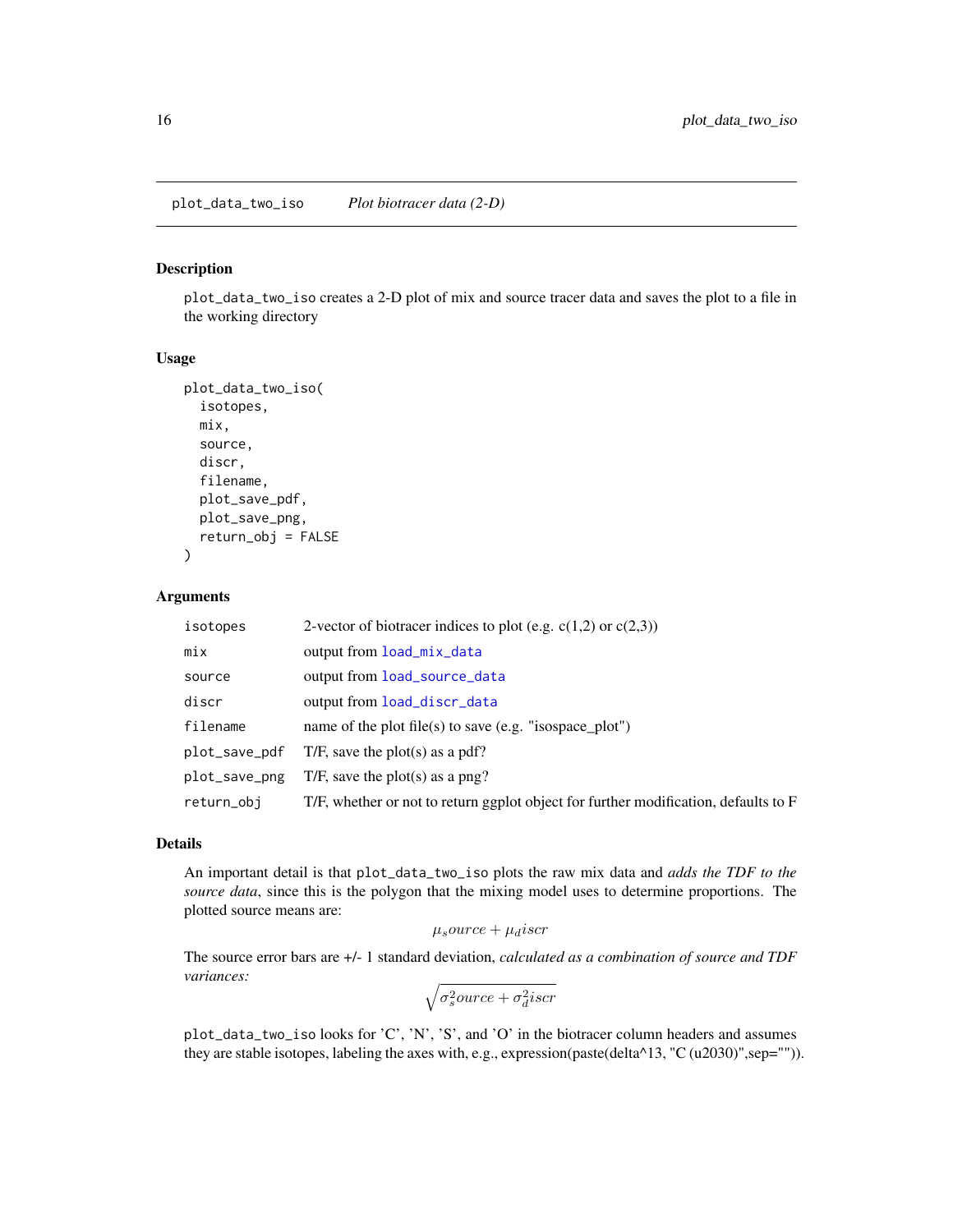# <span id="page-16-0"></span>plot\_intervals 17

# See Also

[plot\\_data](#page-12-1)

<span id="page-16-1"></span>plot\_intervals *Plot posterior uncertainty intervals from a MixSIAR model*

# Description

plot\_intervals plots the posterior interval estimates (quantile-based) from the MCMC draws in a MixSIAR model. Calls [bayesplot::mcmc\\_intervals.](http://mc-stan.org/bayesplot/reference/MCMC-intervals.html)

#### Usage

```
plot_intervals(
 combined,
  toplot = "p",levels = NULL,
 groupby = "factor",
  savepdf = FALSE,
  filename = "post_intervals",
  ...
)
```

| combined | list, output from combine_sources function                                                                                                                                                                                                       |
|----------|--------------------------------------------------------------------------------------------------------------------------------------------------------------------------------------------------------------------------------------------------|
| toplot   | vector, which parameters to plot? Options are similar to summary_stat:                                                                                                                                                                           |
|          | • "p": plots all proportions (default)                                                                                                                                                                                                           |
|          | • "global": plots overall proportions                                                                                                                                                                                                            |
|          | • "fac1": plots factor 1 proportions                                                                                                                                                                                                             |
|          | • "fac2": plots factor 2 proportions                                                                                                                                                                                                             |
|          | • "epsilon": plots multiplicative error terms                                                                                                                                                                                                    |
|          | • "sd": plots random effect SD terms                                                                                                                                                                                                             |
| levels   | vector if toplot="fac1" or toplot="fac2", which level(s) to plot? Plots all<br>levels if level=NULL (default). Specify levels as a vector, e.g. in wolves ex,<br>levels=1 to plot Region 1, levels=c(1,2) to plot Regions 1 and 2.               |
| groupby  | character, group by "factor" or "source"? I.e. in wolves example, group propor-<br>tions by Region 1, Region 2, Region 3 (groupby="factor") vs. Deer, Marine<br>Mammals, Salmon (groupby="source"). Currently only "factor" is imple-<br>mented. |
| savepdf  | TRUE/FALSE, save plot as .pdf file (in working directory)?                                                                                                                                                                                       |
| filename | character, file name to save results as (.pdf will be appended automatically)                                                                                                                                                                    |
| $\cdots$ | additional arguments to pass to bayesplot::mcmc_intervals. For example:                                                                                                                                                                          |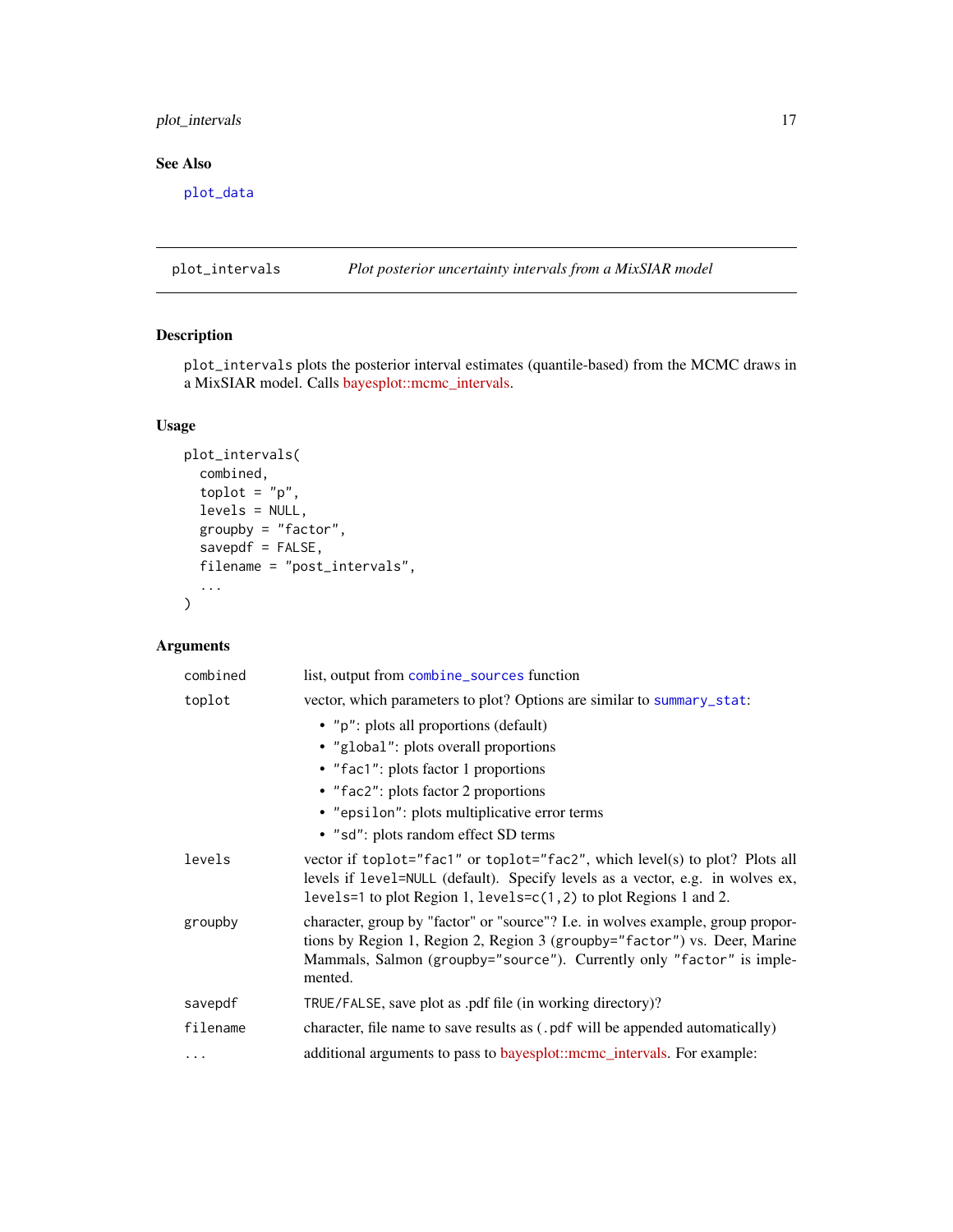- prob: sets inner (thick) interval (default =  $50\%$ )
- prob\_outer: sets outer (thin) interval (default =  $90\%$ )
- point\_est: what point estimate to use (dot), default = "median", can also use "mean" or "none"

#### <span id="page-17-0"></span>See Also

[combine\\_sources](#page-2-1) and [summary\\_stat](#page-19-1)

#### Examples

```
## Not run:
# 1. run mantis shrimp example
original <- combine_sources(jags.1, mix, source, alpha,
               groups=list(alphworm="alphworm",brittlestar="brittlestar",clam="clam",
                          crab="crab",fish="fish",snail="snail"))
# 2. combine 6 sources into 2 groups of interest (hard-shelled vs. soft-bodied)
# 'hard' = 'clam' + 'crab' + 'snail' # group 1 = hard-shelled prey
# 'soft' = 'alphworm' + 'brittlestar' + 'fish' # group 2 = soft-bodied prey
combined <- combine_sources(jags.1, mix, source, alpha.prior=alpha,
          groups=list(hard=c("clam","crab","snail"), soft=c("alphworm","brittlestar","fish")))
plot_intervals(combined,toplot="fac1")
plot_intervals(original,toplot="fac1")
plot_intervals(combined,toplot="fac1",levels=1)
plot_intervals(combined,toplot="fac1",levels=2)
```
## End(Not run)

plot\_prior *Plot prior*

#### Description

plot\_prior plots your prior on the global diet proportions (p.global) and the uninformative prior side-by-side. Your prior is in red, and the "uninformative"/generalist prior (alpha = 1) in dark grey.

#### Usage

```
plot_prior(
  alpha.prior = 1,
  source,
 plot_save_pdf = TRUE,
 plot_save_png = FALSE,
  filename = "prior_plot"
)
```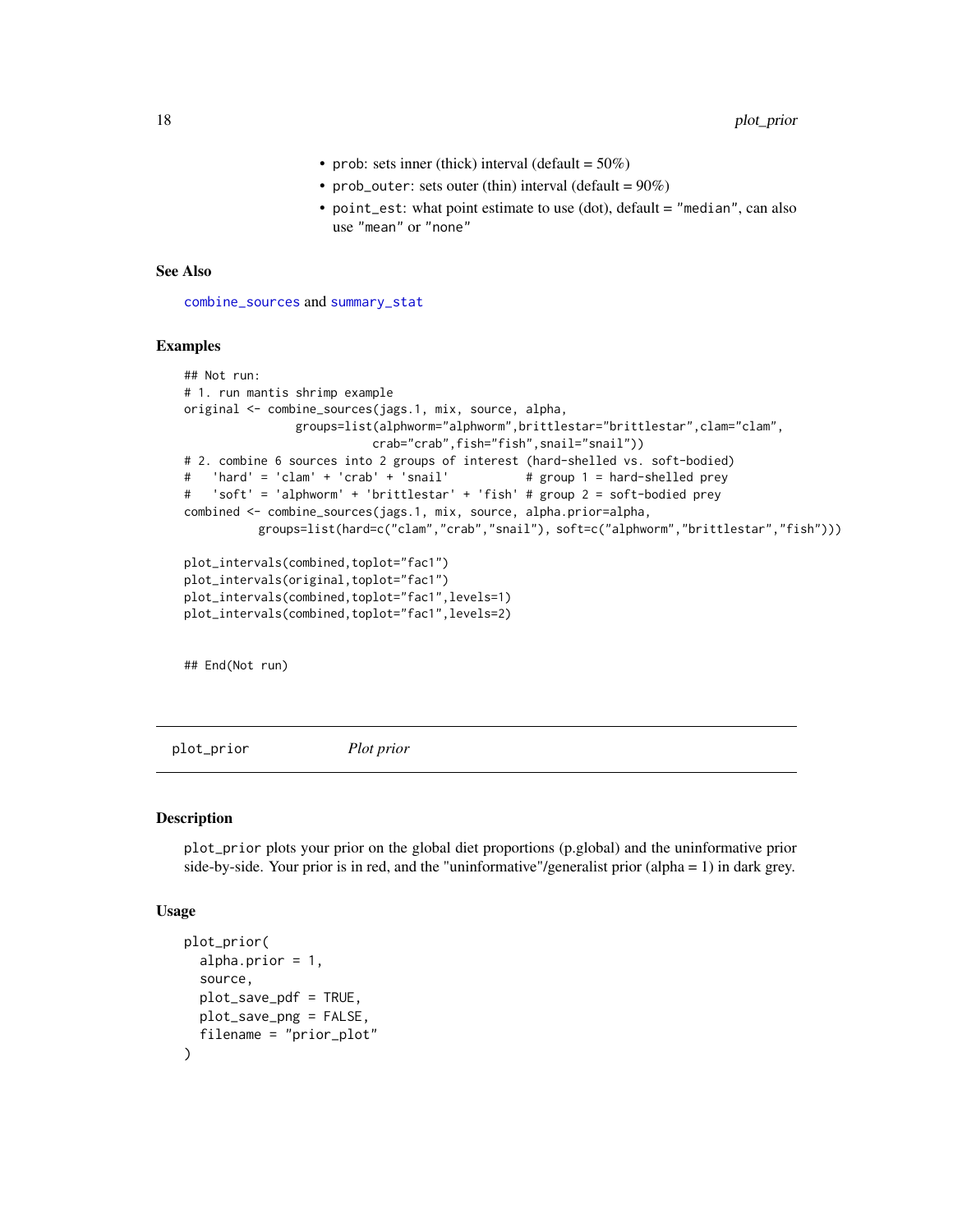# <span id="page-18-0"></span>run\_model 19

# Arguments

| alpha.prior   | vector of alpha (dirichlet hyperparameters, none can be $= 0$ ) |
|---------------|-----------------------------------------------------------------|
| source        | output from load_source_data                                    |
| plot_save_pdf | T/F, save the plot as a pdf?                                    |
| plot_save_png | T/F, save the plot as a png?                                    |
| filename      | name of the file to save (e.g. "prior_plot")                    |

<span id="page-18-1"></span>

run\_model *Run the JAGS model*

# Description

run\_model calls JAGS to run the mixing model created by [write\\_JAGS\\_model](#page-20-1). This happens when the "RUN MODEL" button is clicked in the GUI.

# Usage

```
run_model(
  run,
 mix,
 source,
 discr,
 model_filename,
 alpha.prior = 1,
  resid_err = NULL,
 process_err = NULL
)
```

| run            | list of MCMC parameters (chainLength, burn, thin, chains, calcDIC). Alterna-<br>tively, a user can use a pre-defined parameter set by specifying a valid string: |
|----------------|------------------------------------------------------------------------------------------------------------------------------------------------------------------|
|                | • "test": chainLength=1000, burn=500, thin=1, chains=3                                                                                                           |
|                | • "very short": chainLength=10000, burn=5000, thin=5, chains=3                                                                                                   |
|                | • "short": chainLength=50000, burn=25000, thin=25, chains=3                                                                                                      |
|                | • "normal": chainLength= $100000$ , burn= $50000$ , thin= $50$ , chains= $3$                                                                                     |
|                | • "long": chainLength=300000, burn=200000, thin=100, chains=3                                                                                                    |
|                | • "very long": chainLength=1000000, burn=500000, thin=500, chains=3                                                                                              |
|                | • "extreme": chainLength=3000000, burn=1500000, thin=500, chains=3                                                                                               |
| mix            | output from load_mix_data                                                                                                                                        |
| source         | output from load_source_data                                                                                                                                     |
| discr          | output from load_discr_data                                                                                                                                      |
| model_filename | name of JAGS model file (usually should match filename input to write_JAGS_model).                                                                               |
| alpha.prior    | Dirichlet prior on p.global (default $= 1$ , uninformative)                                                                                                      |
| resid_err      | include residual error in the model? (no longer used, read from 'model_filename')                                                                                |
| process_err    | include process error in the model? (no longer used, read from 'model_filename')                                                                                 |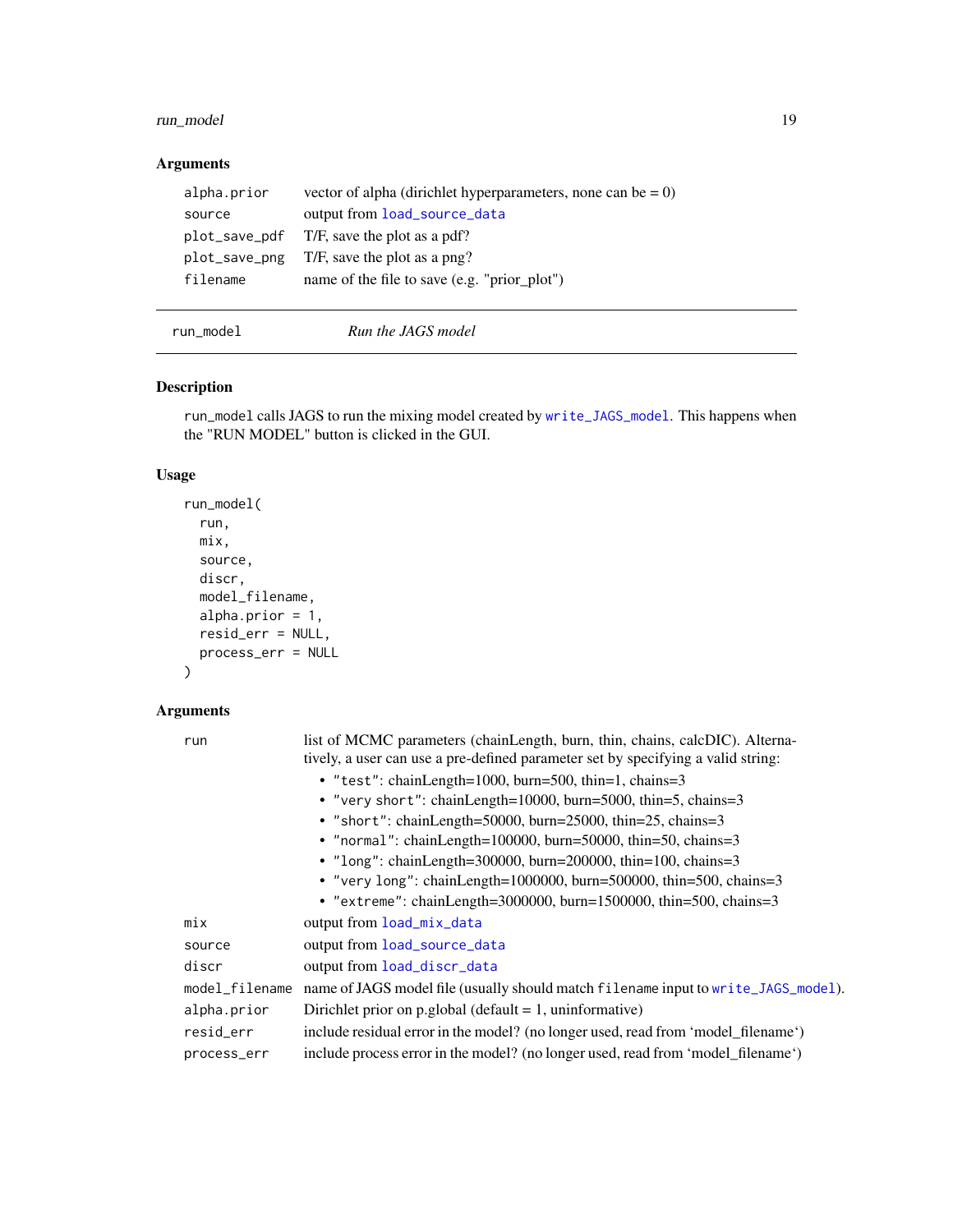# Value

#### jags.1, a rjags model object

*Note: Tracer values are normalized before running the JAGS model.* This allows the same priors to be used regardless of scale of the tracer data, without using the data to select the prior (i.e. by setting the prior mean equal to the sample mean). Normalizing the tracer data does not affect the proportion estimates (p\_k), but does affect users seeking to plot the posterior predictive distribution for their data. For each tracer, we calculate the pooled mean and standard deviation of the mix and source data, then subtract the pooled mean and divide by the pooled standard deviation from the mix and source data. For details, see lines 226-269.

<span id="page-19-1"></span>

summary\_stat *Summary statistics from posterior of MixSIAR model*

# Description

summary\_stat prints and saves summary statistics

# Usage

```
summary_stat(
 combined,
  toprint = "all",groupby = "factor",
 meanSD = TRUE,quantiles = c(0.025, 0.25, 0.5, 0.75, 0.975),
  savetxt = TRUE,filename = "summary_statistics"
)
```

| combined  | list, output from combine_sources function                                                                                                                                                                                                                                                                                                                       |
|-----------|------------------------------------------------------------------------------------------------------------------------------------------------------------------------------------------------------------------------------------------------------------------------------------------------------------------------------------------------------------------|
| toprint   | vector, which parameters to print? Options are: "p" to print stats for proportions<br>only (all factors), "global" to only print overall proportions, "fac1" to only<br>print factor 1 proportions, "fac2" to print factor 2 proportions. Set = "epsilon"<br>to print multiplicative error term only. Default = "all", prints stats for all model<br>parameters. |
| groupby   | character, group stats by "factor" or "source"? I.e. in wolves example, group<br>proportions by Region 1, Region 2, Region 3 (groupby="factor") vs. Deer,<br>Marine Mammals, Salmon (groupby="source"). Currently only "factor" is<br>implemented.                                                                                                               |
| meanSD    | TRUE/FALSE, print mean and SD for the parameters?                                                                                                                                                                                                                                                                                                                |
| quantiles | vector, which quantiles to print. Default = $c(0.025, 0.25, 0.5, 0.75, 0.975)$ .                                                                                                                                                                                                                                                                                 |
| savetxt   | TRUE/FALSE, save results as txt file (in working directory)?                                                                                                                                                                                                                                                                                                     |
| filename  | character, file name to save results as (. txt will be appended automatically)                                                                                                                                                                                                                                                                                   |

<span id="page-19-0"></span>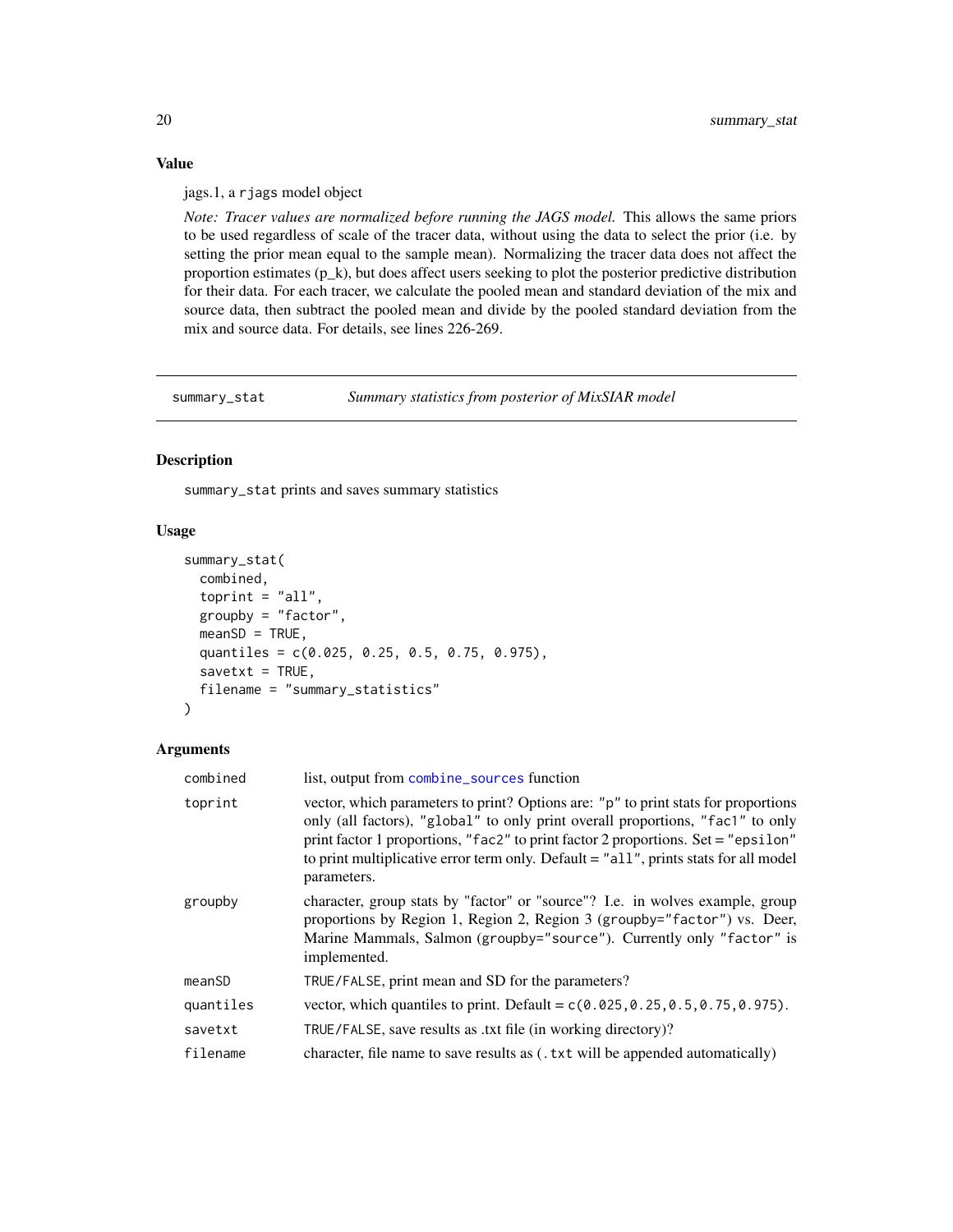#### <span id="page-20-0"></span>See Also

[combine\\_sources](#page-2-1) and [plot\\_intervals](#page-16-1)

#### Examples

```
## Not run:
# first run mantis shrimp example
# combine 6 sources into 2 groups of interest (hard-shelled vs. soft-bodied)
# 'hard' = 'clam' + 'crab' + 'snail' # group 1 = hard-shelled prey
# 'soft' = 'alphworm' + 'brittlestar' + 'fish' # group 2 = soft-bodied prey
combined <- combine_sources(jags.1, mix, source, alpha.prior=alpha,
          groups=list(hard=c("clam","crab","snail"), soft=c("alphworm","brittlestar","fish")))
summary_stat(combined)
summary_stat(combined, savetxt=FALSE)
summary_stat(combined, meanSD=FALSE)
summary_stat(combined, quantiles=c(.05,.5,.95))
summary_stat(combined, toprint="fac1")
summary_stat(combined, toprint="p")
summary_stat(combined, toprint="global")
## End(Not run)
```
<span id="page-20-1"></span>write\_JAGS\_model *Write the JAGS model file*

#### Description

write\_JAGS\_model creates "MixSIAR\_model.txt", which is passed to JAGS by [run\\_model](#page-18-1) when the "RUN MODEL" button is clicked in the GUI. Several model options will have already been specified when loading the mix and source data, but here is where the error term options are selected:

- 1. Residual \* Process (resid\_err = TRUE, process\_err = TRUE)
- 2. Residual only (resid\_err = TRUE, process\_err = FALSE)
- 3. Process only (resid\_err = FALSE, process\_err = TRUE)

#### Usage

```
write_JAGS_model(
  filename = "MixSIAR_model.txt",
  resid_err = TRUE,
 process_err = TRUE,
 mix,
  source
)
```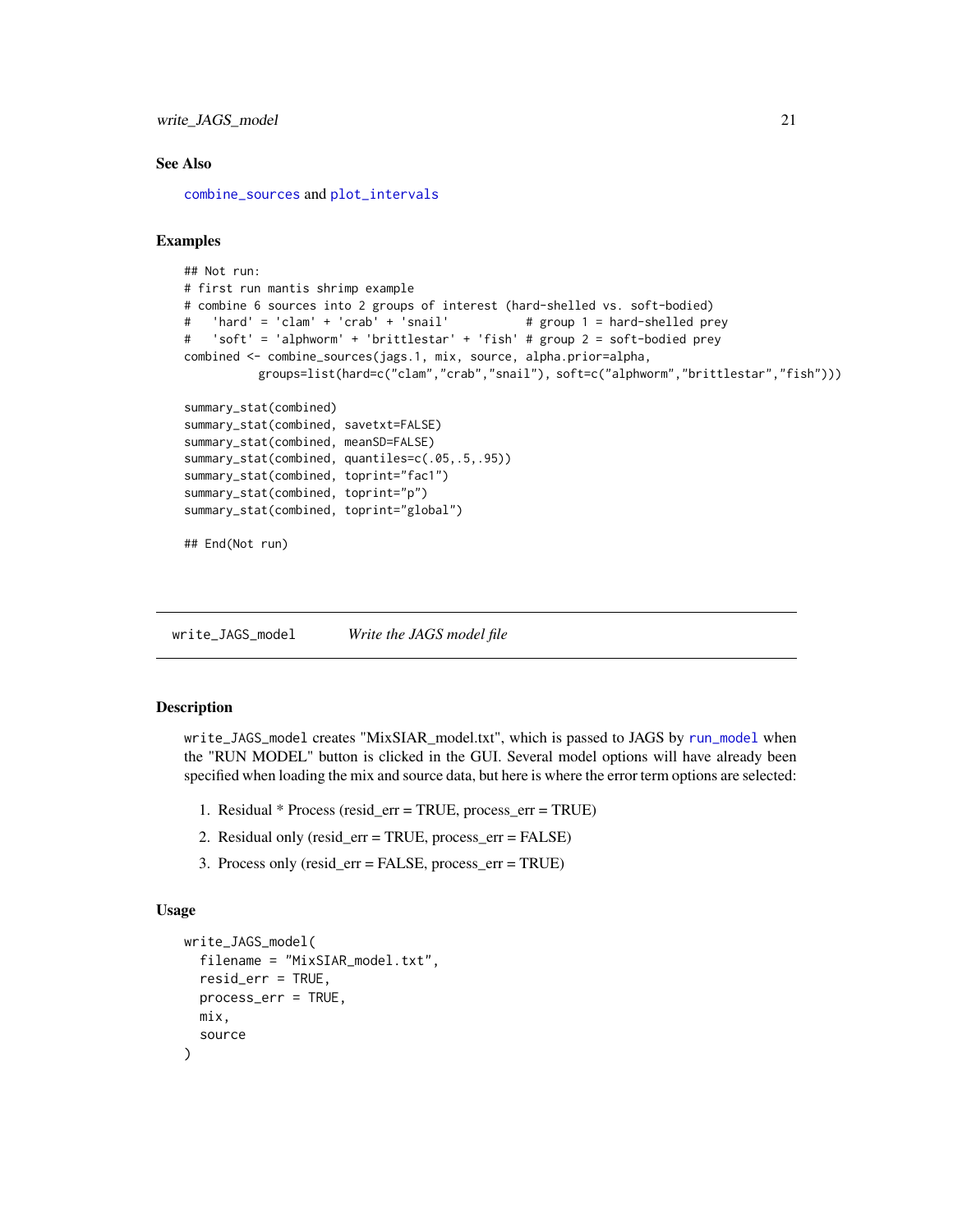# <span id="page-21-0"></span>Arguments

| filename    | the JAGS model file is saved in the working directory as 'filename' (default is<br>"MixSIAR_model.txt", but user can specify). |
|-------------|--------------------------------------------------------------------------------------------------------------------------------|
| resid_err   | T/F: include residual error in the model?                                                                                      |
| process_err | T/F: include process error in the model?                                                                                       |
| mix         | output from load_mix_data                                                                                                      |
| source      | output from load_source_data                                                                                                   |
|             |                                                                                                                                |

# Details

WARNING messages are displayed if:

- resid\_err = FALSE and process\_err = FALSE are both selected.
- N=1 mix data point and did not choose "Process only" error model (MixSIR)
- Fitting each individual mix data point separately as a Fixed Effect, but did not choose "Process only" error model (MixSIR).